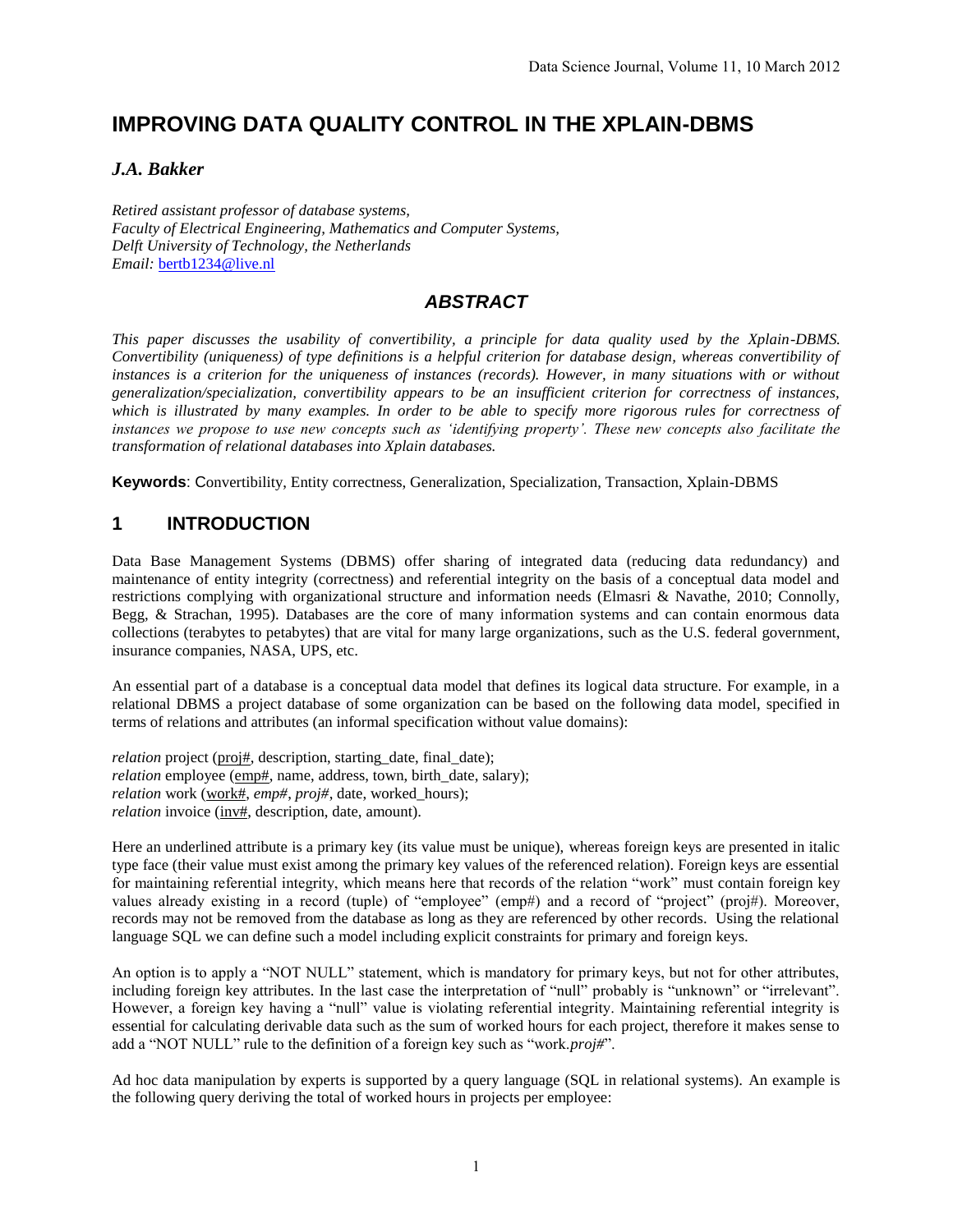SELECT employee.emp#, SUM(worked\_hours) FROM work, employee WHERE work.emp# = employee.emp#  $\frac{1}{2}$  /\* an equi-join GROUP BY employee.emp# UNION SELECT employee.emp#,  $0 \qquad$  /\* sum of worked hours = 0 FROM employee WHERE employee.emp# NOT IN (SELECT emp# FROM work).

This query illustrates that the semantics of SQL, especially the GROUP BY construct, is not simply understandable. The first selection using an equi-join only selects the employees who worked for any project. The second selection (after "UNION") produces data on employees who did not work for any project at all. In other words, the first subquery without the union produces only a correct result if all employees worked for any project. This first sub query alone is incorrect (incomplete) because a query has to produce correct and complete results irrespective the database contents.

Another source of problems is that SQL allows joining tables that do not have any structural relationship (through a matching pair of a primary and a foreign key). In order to demonstrate this pitfall, the relation "invoice" is part of the example model, which enables us to specify the following query:

SELECT work.proj#, work.date, invoice.amount FROM work, invoice WHERE work.date  $=$  invoice.date:

The last query ignores the structure of the data model and can produce a result table where the same amount is coupled to many projects: the well known **connection trap** (Codd, 1970). In order to avoid such semantic problems it is advisable that naive users use standard applications. For further discussions on (dis)advantages of DBMS's we refer to text books (Rolland, 1998; Elmasri & Navathe, 2010; Connolly, Begg, & Strachan, 1995).

Data security in a local database management system can be managed on the basis of user privileges registered in an authorization scheme. However, when a database is accessible via the Internet, other security problems can arise often caused by improperly specified queries (North, 2010). For example, SQL allows joining relations (tables) even without any join condition: a Cartesian product, possibly requiring a very long execution time. This product of two tables contains  $N^*M$  results if there are N records in a table and M records in the other table. One might wonder whether it makes sense that SOL enables users to generate more data than present in the underlying database.

In order to prevent these problems related to SQL, a first objective of Johan ter Bekke was to design a data language without these problems. Soon he discovered that this also required designing new concepts for data modeling. Inspired by publications of Smith and Smith (1977) on aggregation and generalization as construction principles for data models he developed new concepts for data modeling and data manipulation (ter Bekke, 1980, 1991, 1992). In order to enhance data quality control in the Xplain-DBMS Johan ter Bekke also developed well separated categories of restrictions for data models: inherent and explicit restrictions.

Inherent restrictions (convertibility and referential integrity, Section 1.2) are a logical consequence of a data model. Convertibility means that a type is identified not only by a name, but also by a set of attributes, and reversely, a set of attributes identifies a type. At the implementation level convertibility is a criterion for the uniqueness of instances: instances belonging to the same object type must have a single identifier and a unique collection of attribute values.

Explicit restrictions - such as business rules - are not inherent in an Xplain data model. We can distinguish static restrictions (Section 1.3) and dynamic restrictions (Section 1.4). Section 1.3 also discusses the meta model of Xplain for the data dictionary. Section 1.5 introduces the concept of generalization/specialization, whereas Section 1.6 shows the strict relationship between data structure and data manipulation (also for recursive operations) in Xplain. The next Section gives a motivation for writing the present paper.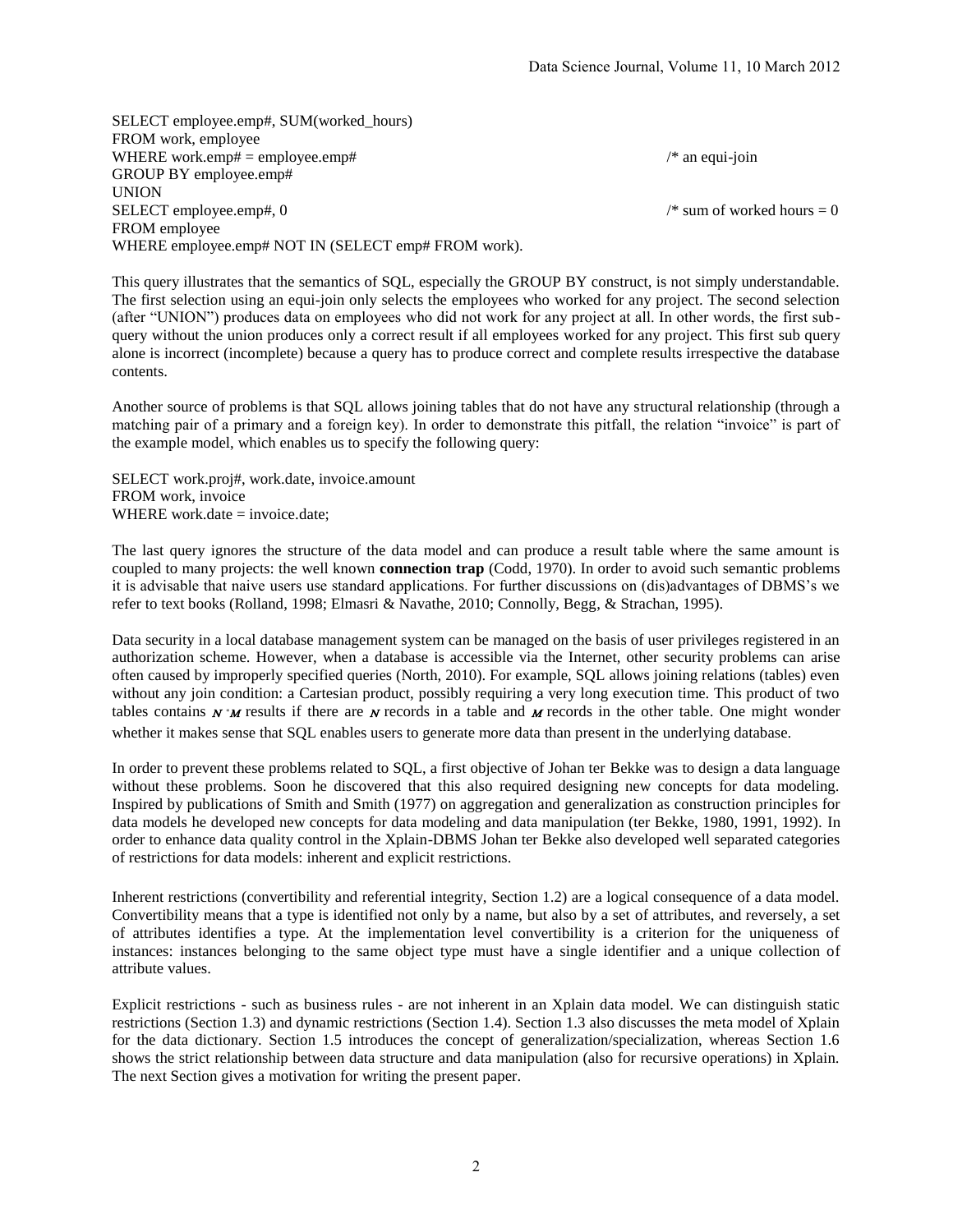## **1.1 Motivation**

Johan ter Bekke briefly wrote in his first Dutch textbook (ter Bekke, 1983) that convertibility is required over the combination of generalization and specialization. In his later textbooks such a remark can no longer be found. Probably he was aware of some unsolved problems and still working on a solution when he suddenly passed away in March 2004.

It is the objective of the present paper to identify these problems and to propose a generic solution for diverse situations with or without generalization/specialization in data models. The present paper will clarify that there are two problems related to convertibility of instances:

- 1. Convertibility is not always a satisfactory criterion for the correctness of instances, which requires the design of new rules for correctness of instances.
- 2. Depending on the kind of generalization/specialization it is necessary to specify different rules for the correctness of instances.

Before starting an extensive discussion on problems and solutions we give an overview of the principles for data definition and manipulation of the Xplain-DBMS in Sections 1.2 - 1.6.

#### **1.2 Inherent restrictions**

#### **Convertibility or uniqueness of type definitions**

In the Xplain-DBMS each type is identified by a name and at the same time also by a set of relevant attributes (ter Bekke, 1980). Reversely, a certain set of attributes identifies a type as well. This is the principle of convertibility of type definitions. To illustrate this we show a part of a project database based on the model in Figure 1. The structure of this model complies with the relational data model in the introduction. Figure 1 shows a graphical representation an abstraction hierarchy - of composite types (types with attributes) and their relationships, but it does not show base types (types without attributes). A rectangle representing a referenced type is placed below the referencing type and a middle to middle line indicates a 1 : n relationship between a referenced type, for example: "employee" (cardinality: 1) and a referencing type, for example: "work" (cardinality: n,  $n \ge 0$ ). There also is a 1 : n relationship between "project" (cardinality: 1) and "work" (cardinality: n). So "work" defines an n : m relationship between "employee" and "project", which means that every employee may work for each project. Consequently there is no need to show these cardinality ratios in an abstraction hierarchy.

The definition of a composite type is based either on aggregation or generalization. For example, "employee *its* name" is an attribute based on the aggregation of the types "employee" and "name". This will become clearer after showing the data dictionary, later in the present section. Generalization/specialization will be discussed in Section 1.5.

Attributes may have a prefix indicating a role. An example is "employee *its* birth\_date". A prefix is mandatory if a composite type has two or more attributes based on the aggregation of the same two types. For example, both attributes "project *its* starting date" and "project *its* final date" are based on the aggregation of the types "project" and "date" (see the meta model and the attribute table, this section). Value domains (between brackets) will be discussed later in this section.



Figure 1. An example of an abstraction hierarchy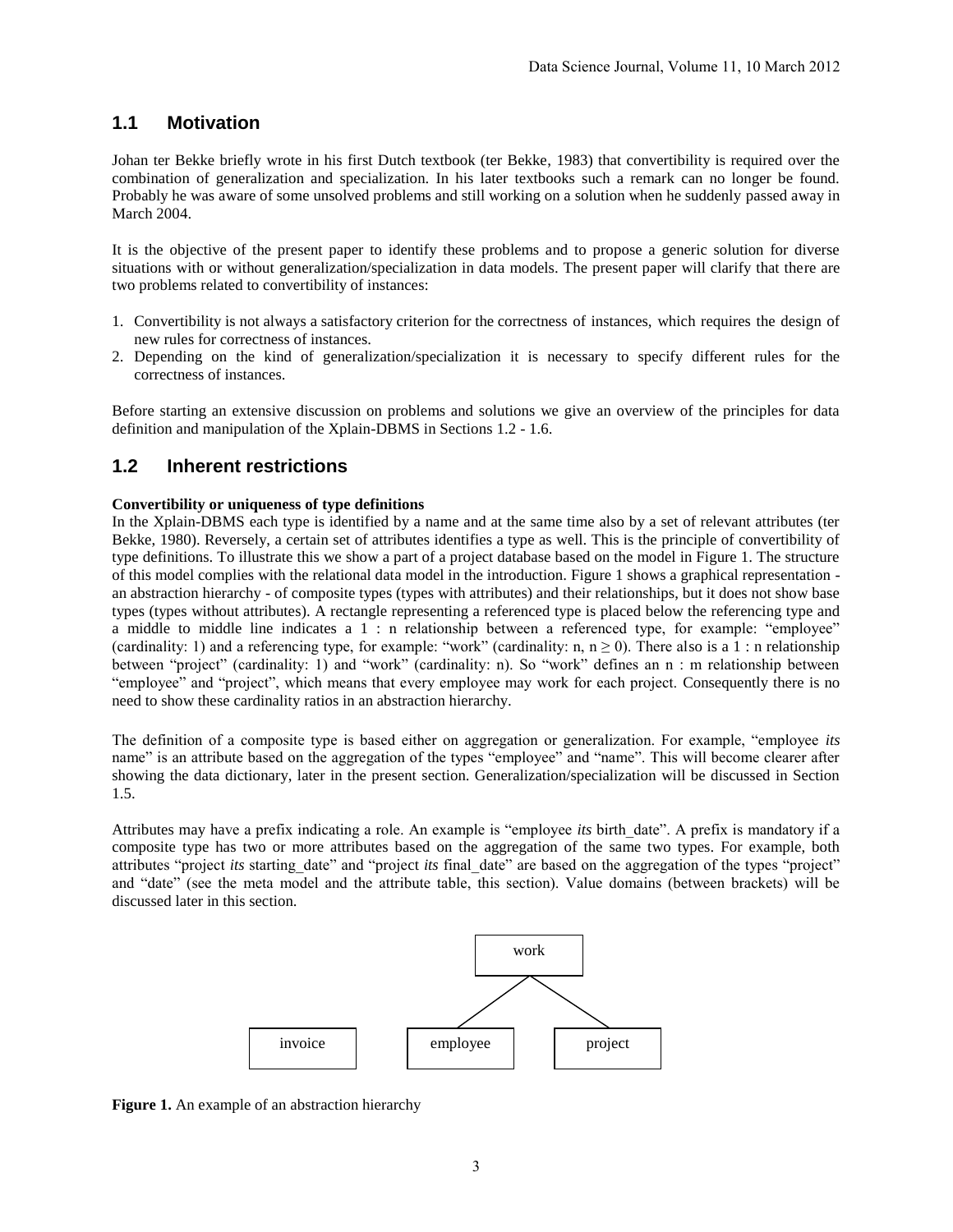Figure 1 is based on the following definitions:

| <i>base</i> name (A12).                                              | <i>base</i> date (D).                                                  | <i>base</i> address (A20). | <i>base</i> town (A22).    |
|----------------------------------------------------------------------|------------------------------------------------------------------------|----------------------------|----------------------------|
| <i>base</i> description (A18).                                       | <i>base</i> salary $(R4,2)$ .                                          | <i>base</i> hours (I4).    | <i>base</i> amount (R5,2). |
| <i>type</i> work $(I5)$ = employee, project, date, worked_hours.     |                                                                        |                            |                            |
| <i>type</i> project $(13)$ = description, starting date, final date. |                                                                        |                            |                            |
|                                                                      | <i>type</i> employee $(13)$ = name, address, town, birth_date, salary. |                            |                            |
| <i>type</i> invoice $(13)$ = description, date, amount.              |                                                                        |                            |                            |

A consequence of convertibility is that the following definitions may not be part of the previous data model:

| <i>type</i> activity $(13)$ = description, starting_date, final_date.                   | $\frac{1}{2}$ already defined set of attributes |
|-----------------------------------------------------------------------------------------|-------------------------------------------------|
| <i>type</i> employee $(13)$ = first_name, last_name, address, town, birth_date, salary. | /* "employee": already defined                  |

Based on the model in Figure 1, we can specify a query in the Xplain language deriving the total number of hours worked in projects per employee. In Xplain nested queries and joins may not and cannot be specified, so we start with the derivation of the total worked project hours per employee ("employee *its* project hours"):

| <i>extend</i> employee <i>with</i> project hours = <i>total</i> work <i>its</i> worked hours |                      |                                                                 |
|----------------------------------------------------------------------------------------------|----------------------|-----------------------------------------------------------------|
|                                                                                              | <i>per</i> employee. | /* " <i>per</i> " means: for <u>all</u> instances of "employee" |
| <i>get</i> employee <i>its</i> name, project hours.                                          |                      | $\frac{1}{2}$ employee identifier is automatically included     |

In the last *extend* operation the referential path "work *its* employee" is used, which avoids the need of specifying any join operation. Contrary to SQL, Xplain requires to apply a path existing in a data model. In this way the connection trap is avoided (ter Bekke & Bakker, 2001).

#### **Value domains and value restrictions**

The following value representations (value domains) are supported by the Xplain-DBMS:

- In: integer consisting of at most n decimal digits.
- An: alpha-numeric string with at most n characters.
- Rn,m: real with at most n decimal digits before and m decimal digits after the decimal point.
- B: Boolean variable, its value is either *true* or *false*.
- D: dates specified by decimal digits using the format "yyyymmdd".

Xplain also supports value restrictions such as ranges, enumeration and patterns (not shown here). In some later examples we will show assertions containing a value range indicating a value restriction.

#### **Convertibility (uniqueness) of instances**

Convertibility of type definitions (conceptual level) implies that convertibility is also required at the implementation level: each instance of a composite type must have a single unmodifiable identifier (unique within that type) and at the same time the set of all its attribute values must be unique. The set of attributes can be considered as a kind of key. It is a modifiable key, so it is better to speak of an identifying property.

Convertibility of instances is a weak criterion for entity correctness because often uniqueness is required for only some of the attributes. For example, a business rule could be that instances of "project" must have a unique description. This weakness will be discussed further in Sections 2 - 5.

#### **Relatability (referential integrity)**

In the data language of Xplain a term - depending on its context - may have different interpretations. For example "employee" indicates a composite type, but "employee" can also be considered as an attribute of the type "work". This example of a kind of object relativity implies an inherent reference from the type "work" to the type "employee" via the referencing attribute "work *its* employee". So there is no need to specify any explicit subset constraint supporting referential integrity, which is a contrast to the explicit foreign key statement of SQL (Connolly, Begg, & Strachan, 1995).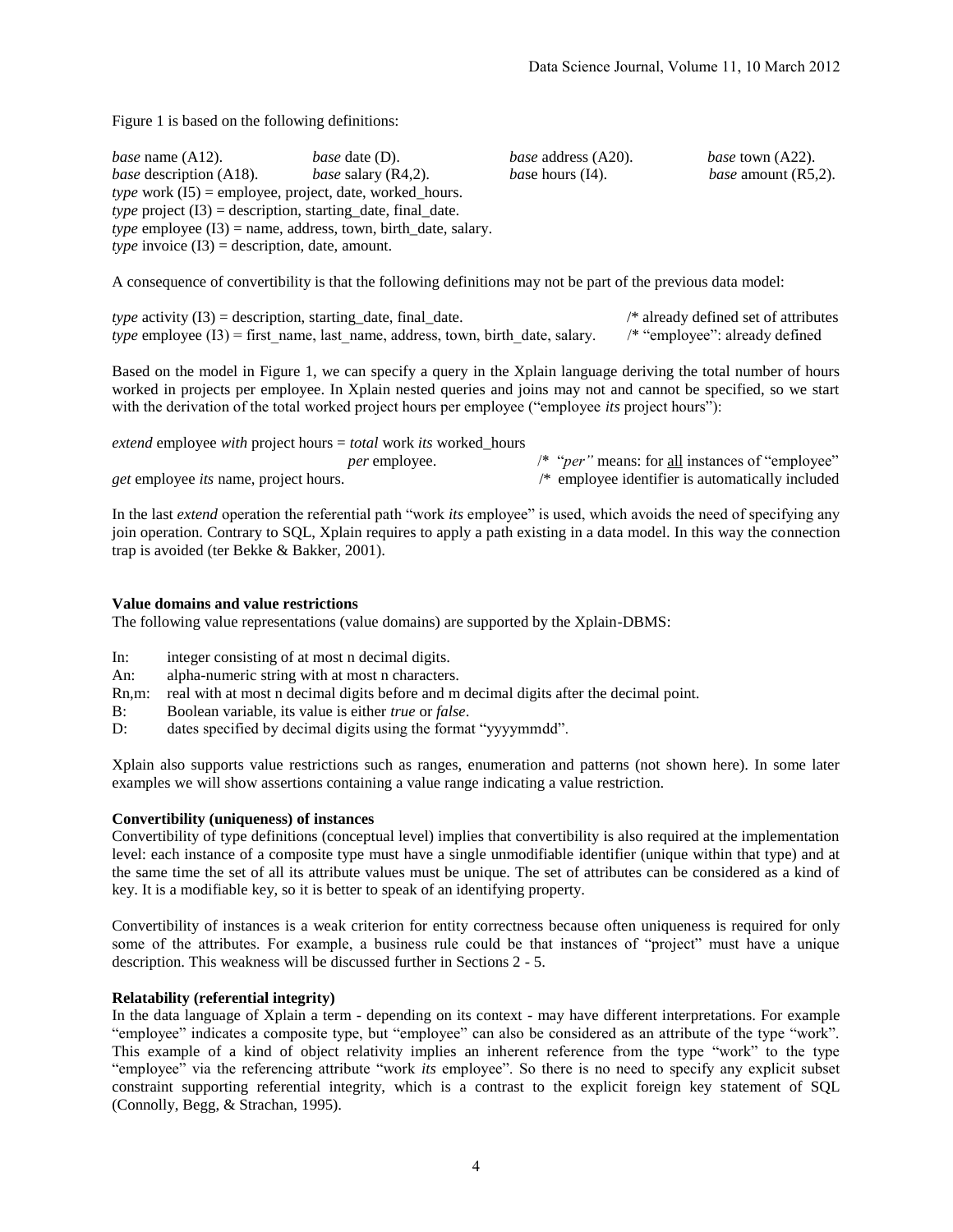#### **Meta model (model of the data dictionary)**

The storage of data definitions in Xplain is based on the meta model in Figure 2. Here types are identified by integers, which implies that a property such as "attribute *its* type" has an integer value. In this way a modification of a type name does not require modifying the value of references such as "attribute *its* type". Figure 2 does not show the concepts for the registration of value restrictions such as range, enumeration, and pattern (ter Bekke, 1992).

The concept of "attribute" is a generalization of the concepts of "attribute" (its properties: "composite type, type, kind") and "role attribute" (its properties: "prefix, composite type, type, kind"). So "role attribute" is a specialization of "attribute": it is an attribute with an additional property "prefix". This **is-a** relationship between "role attribute" and "attribute" implies an optional 1 : 1 relationship between "attribute" (cardinality: 1) and "role attribute" (cardinality: 0..1), textually indicated by square brackets and graphically by a corner to corner line.



*type* role attribute = [attribute], prefix. *type* type = name, representation.  $\frac{1}{2}$  /\* name: must be unique.

**Figure 2**. Part of the meta model for the data dictionary of Xplain

The data dictionary corresponding with a part of the data model of Figure 1 is presented in the Tables 1-3: *base* name (A12). *base* date (D). *base* address (A20). *base* town (A22). *base* description(A18). *base* salary (R4,2). *base* hours (I4). *type* work (I5) = employee, project, date, worked\_hours. *type* project  $(I3)$  = description, starting date, final date. *type* employee (I3) = name, address, town, birth date, salary. /\* the type "invoice" is ignored

|  |  |  | Table 1. Examples of type definitions |
|--|--|--|---------------------------------------|
|--|--|--|---------------------------------------|

| type           | name        | representation |
|----------------|-------------|----------------|
|                | name        | A12            |
| $\overline{2}$ | date        | D              |
| 3              | address     | A20            |
|                | town        | A22            |
| 5              | description | A18            |
| 6              | salary      | R4,2           |
|                | hours       | I4             |
| 8              | employee    | I <sub>3</sub> |
| 9              | project     | I <sub>3</sub> |
| 10             | work        | I5             |

Table 2 shows two attributes with identifiers 7 and 8, based on the same aggregation of the types "project" and "date". These attributes are not a conflict with the principle of convertibility because each attribute is accompanied by different role attributes (Table 3, identifiers: 2 and 3), and convertibility has to be considered over the combination of generalization (here: "attribute") and specialization (here: "role attribute") (ter Bekke, 1983, 1992).

*type* attribute = composite\_type, type, kind. /\* kind: "A" (aggregation) or "G" (generalization)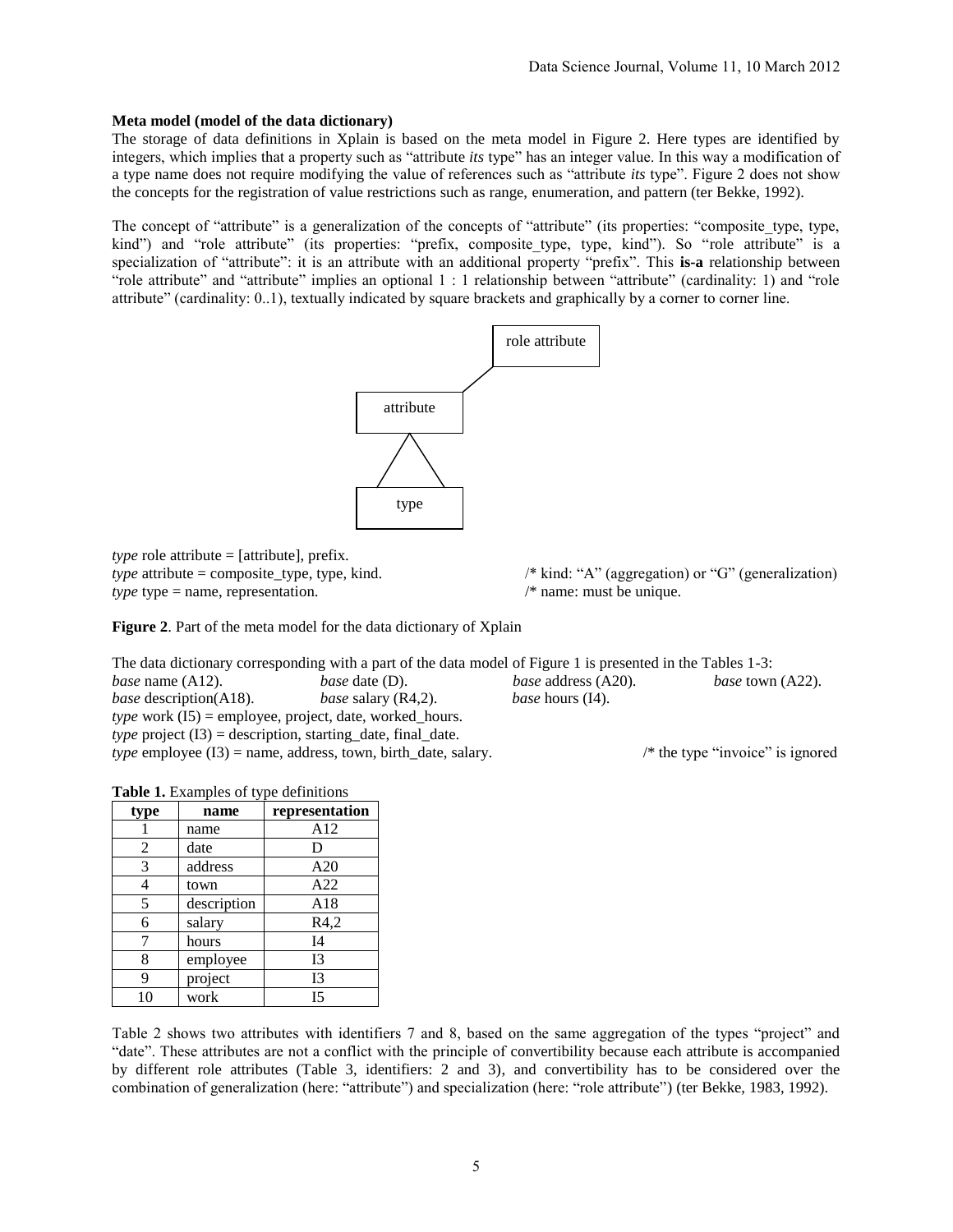| attribute |    | composite_type | type           |                  | kind |
|-----------|----|----------------|----------------|------------------|------|
|           | 8  | $/*$ employee  |                | $/*$ name        | A    |
| 2         | 8  |                | 3              | /* address       | A    |
| 3         | 8  |                | 4              | $/*$ town        | A    |
| 4         | 8  |                | 2              | $/*$ date        | A    |
| 5         | 8  |                | 6              | /* salary        | A    |
| 6         | 9  | $/*$ project   | 5              | $/*$ description | Α    |
|           | 9  |                | 2              | /* date          | А    |
| 8         | 9  |                | 2              | /* date          | Α    |
| 9         | 10 | /* work        | 8              | $/*$ employee    | Α    |
| 10        | 10 |                | 9              | $/*$ project     | A    |
| 11        | 10 |                |                | /* hours         | Α    |
| 12        | 10 |                | $\mathfrak{D}$ | /* date          |      |

**Table 2.** Examples of attribute definitions

**Table 3**. Examples of role attribute definitions

| role attribute | [attribute]                           | prefix   |
|----------------|---------------------------------------|----------|
|                | $/*$ employee <i>its</i> birth_date   | birth    |
|                | $/*$ project <i>its</i> starting date | starting |
|                | $/*$ project <i>its</i> final date    | final    |
|                | /* work <i>its</i> worked hours       | worked   |

# **1.3 Static restrictions**

In Xplain static restrictions are specified in terms of derived data using assertions, which means that these rules are based on controlled redundancy. An assertion applies to a database state at any time and cannot be specified inherently in a data model. In many cases an assertion complies with a business rule. An example is that a project ends at a later date than the starting date. This can be expressed by a derived attribute "project *its* correctness", its calculation and a value restriction "(*true*)". If the final date is not known yet, a special value as "99991231" should be applied (see Section 1.4).

*assert* project *its* correctness (*true*) = (final date > starting date).

Another requirement is that "work *its* date" complies with the project dates:

*assert* work *its* date correctness (*true*) = (date  $>=$  project *its* starting date *and* date  $\leq$  project *its* final date).

Other examples of applying assertions are related to a model for orders and order lines (without showing value domains). An attribute between slashes is derived by an assertion:

| <i>type</i> order line = order, article, price, number, /amount/.<br><i>type</i> order = customer, date, /total amount/, /line number/. | $/*$ "amount" is a derived attribute<br>/* "total amount", "line number": derived attributes |
|-----------------------------------------------------------------------------------------------------------------------------------------|----------------------------------------------------------------------------------------------|
| <i>assert</i> order line <i>its</i> amount $(0,*)$ = number * price.                                                                    | /* "price": property of "order line"                                                         |
| <i>assert</i> order <i>its</i> total amount $(0.*)$ = <i>total</i> order line <i>its</i> amount <i>per</i> order.                       | /* "total": a set function                                                                   |
| <i>assert</i> order <i>its</i> line number $(1, *)=$ <i>count</i> order line <i>per</i> order.                                          | $\frac{1}{2}$ "count": another set function                                                  |

Apparently convertibility is a weak correctness principle: it allows two or more instances of "order line" with the same values for the attribute combination ("order, article, price") but with different values for "number". Such a duplication should not be allowed. Moreover, it leads to an incorrect calculation of the derived attributes "order *its* total amount" and "order *its* line number". A further discussion of similar problems will be presented in Section 2.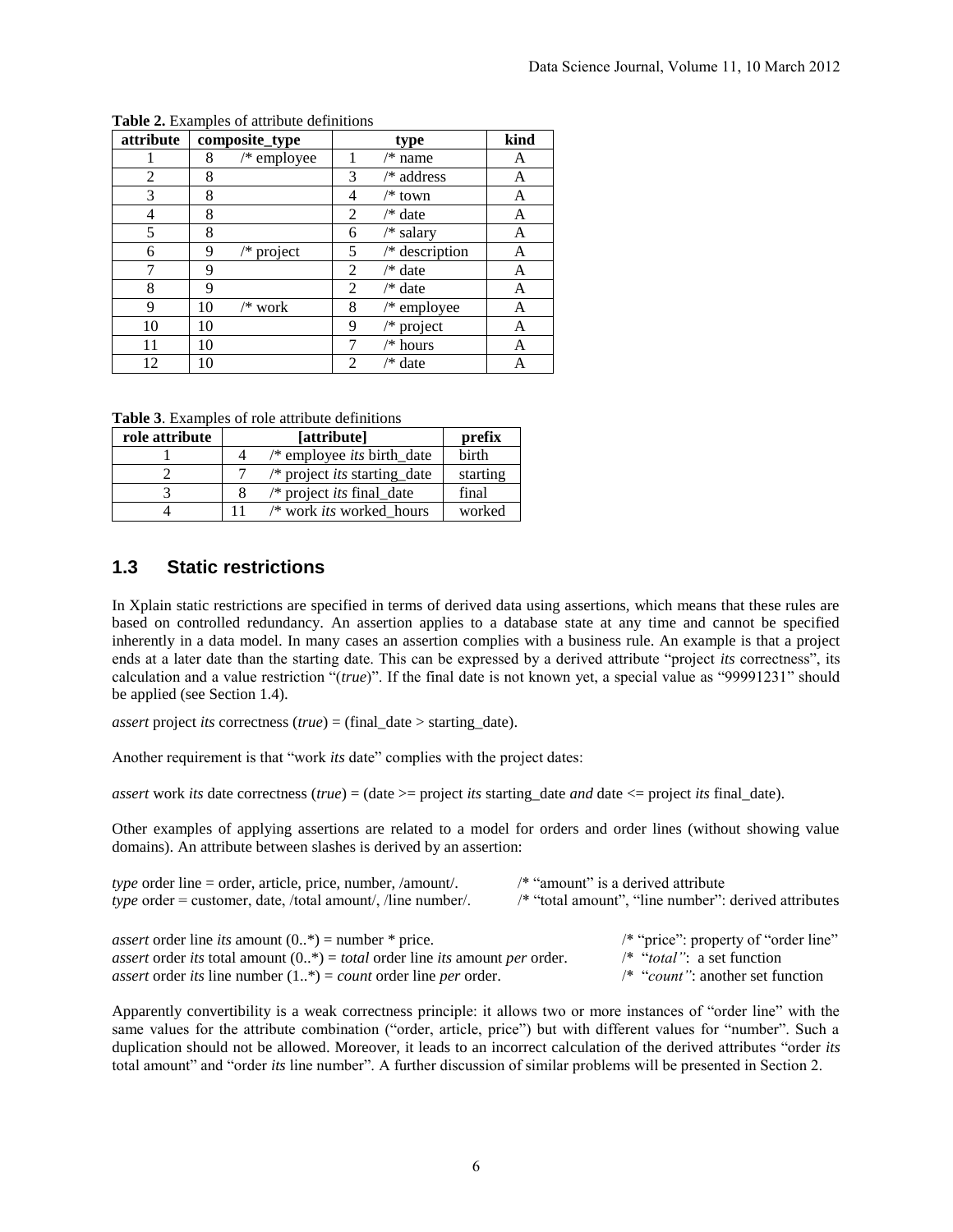## **1.4 Dynamic restrictions**

Dynamic restrictions have to deal with the correctness of database state transitions (insertions and updates). An example of an insert restriction is associated with the following model, a slight modification of the previous model. Now the amount of an order line is calculated automatically at insertion time only using the *init* command. Therefore later updates of "article *its* price" do not affect the earlier registered data on "order line *its* amount".

| <i>type</i> order line = order, article, number, amount.                                                          |                                         |
|-------------------------------------------------------------------------------------------------------------------|-----------------------------------------|
| <i>type</i> order = customer, date, /total amount/, /line number/.                                                |                                         |
| <i>type</i> article = name, price.                                                                                | $\frac{1}{2}$ here: a price per article |
| <i>assert</i> order <i>its</i> total amount $(0,*)$ = <i>total</i> order line <i>its</i> amount <i>per</i> order. |                                         |
| <i>assert</i> order <i>its line</i> number $(1, *)=$ <i>count</i> order line <i>per</i> order.                    |                                         |
| <i>init</i> order line <i>its</i> amount = number * article <i>its</i> price.                                     | $/*$ only valid at insertion time       |
|                                                                                                                   |                                         |

Errors in order dates can be prevented by using a default value for order dates: *init default* order *its* date = *systemdate*. /\* only valid at insertion time

If a final date in the example in Section 1.2 is not known at insertion time, we might apply: *init default* project *its* final date = 99991231.

We do not show how update restrictions (ter Bekke, 1992) are specified. An example is that, at the end of a school year, pupils only may move to a higher class level or leave the school or have to stay at the same level, whereas during a school year a degradation to a lower level is possible. So there is a distinct number of updates (transitions) allowed for the value of an attribute, such as "pupil *its* class\_level".

Explicit delete restrictions make no sense because a deletion is a transition from an existing state to an empty state, whereas implicit delete restrictions are a consequence of inherent rules such as referential integrity or assertions. For example: an order must have at least one order line, therefore a single remaining order line may not be deleted without deleting the involved order.

### **1.5 Generalization/specialization**

Aggregation is not the only constructing principle for data modeling; Xplain also supports generalization/ specialization. This is a useful design concept when almost similar object types, for example "office" and "house", have the same properties such as "address" and "construction year", etc, but differ in terms of other properties. The common properties can be considered to belong to their generalization (here: "building"), whereas distinguishing properties belong to a specialization type. The following definitions mean that a building is a house or an office and is not both at the same time (ter Bekke, 1992). Therefore, an example of a data model for a real estate agency (figure 3) shows an example of disjoint specialization:



*type* office = [building], office type, floor space. *type* house = [building], sort, number of rooms. *type* building = address, construction\_year, purchase\_date, price, owner. *type* sale = building, date, price, new owner.

**Figure 3.** A data model (abstraction hierarchy) with disjoint specialization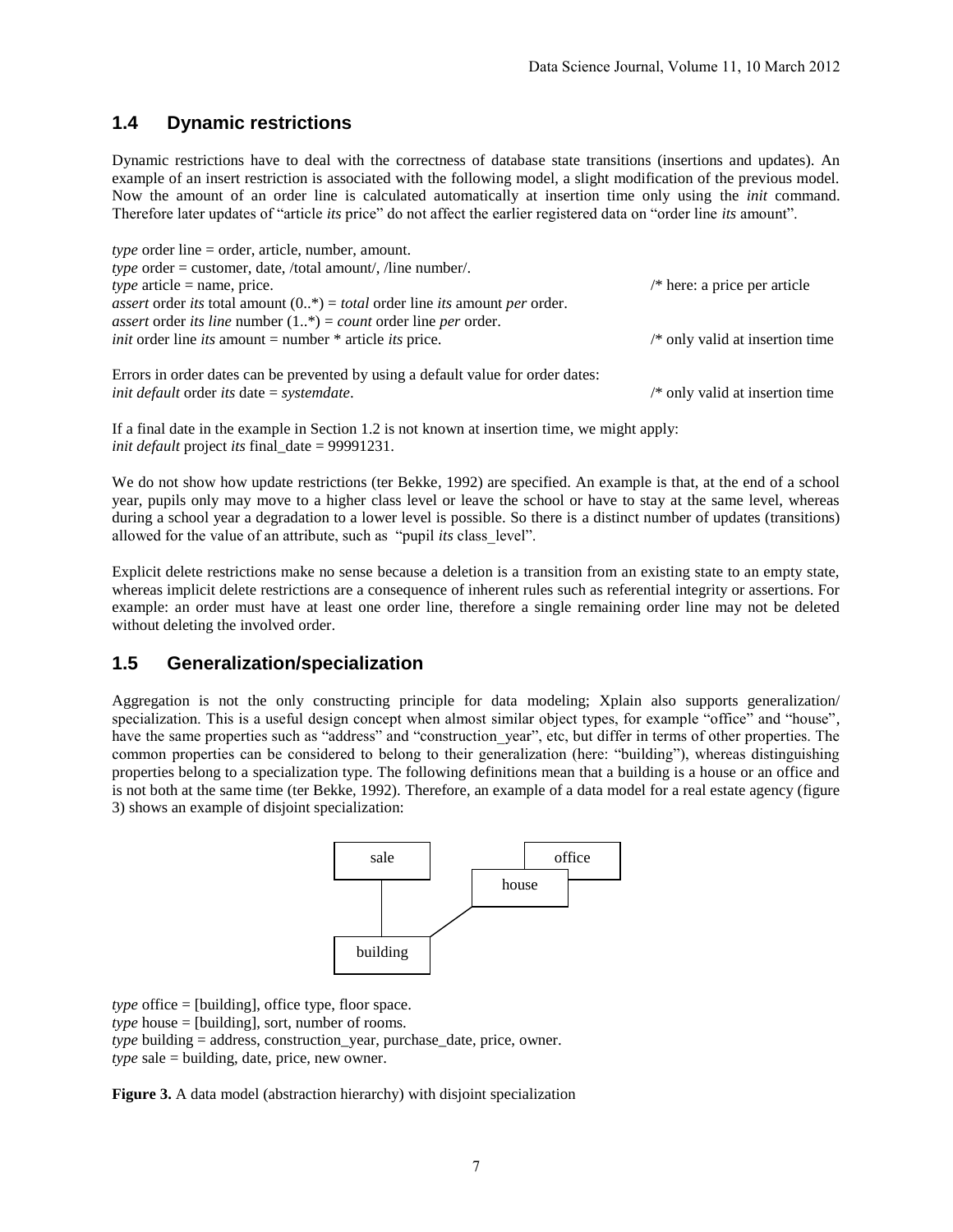The following alternative requires applying two "null" values for each instance of "building', which is a source of insertion errors because this simpler model does not explain which attributes must have a "null" value in which case:

```
type building = address, construction year, purchase date, price, owner,
                 office type, floor space, sort, number of rooms.
```
This application of generalization (Figure 3) avoids this insertion problem and makes it easier to specify retrievals addressing only the common properties of both kinds of buildings. Another advantage is that other types, such as "sale", may refer to the generalization (e.g. "sale *its* building"), which makes it easier to specify retrievals of sales irrespective the kind of sold object. Without generalization/specialization, we would have to define two partially overlapping building types ("house" and "office") and two types for sale results: "house sale" and "office sale". The same applies to retrieving all sale results. Using generalization/specialization, each composite type can be defined in terms of definitive properties (attributes) relevant to **all** instances of that type. Contrary to SQL, there is no need to use a "null" value if an attribute is irrelevant, which is essential for deriving data and referential integrity as well. In relational databases, "null" can also have other interpretations such as "unknown" or "zero" (ter Bekke, 1997).

#### **1.6 Relationship between data structure and data manipulation**

Xplain requires a strict relationship between data structure (data model) and data manipulation. Definitive properties (intrinsic or inherited) are always found by using an existing path in a data model. It is not allowed and not possible to join data. For example, the following query retrieves some properties of work data and related data inherited of employees who worked for project 345:

*type* work = employee, project, date, worked\_hours. *type* project = description, starting\_date, final\_date.  *employee*  $=$  *name, address, town, birth date, salary.* 

*get* work *its* employee, employee *its* name, date, worked\_hours *where* project  $= 345$ .  $\frac{1}{2}$  */\** means the same as *"where* work *its* project  $= 345$ "

In the last query we see that the attributes "work *its* employee" (also a reference), "work *its* worked hours", and a longer path "work *its* employee *its* name" are specified. If an employee worked on more than one day for project 345, then this query generates many copies of the same employee data. A better query avoids this replication of results and will be shown later.

In SQL there is not such a clear relationship between data structure (defined by a matching pair of primary and foreign keys) and data manipulation. We refer to the example in the introduction of Section 1, where two relational tables ("work" and "invoice") are joined over two non-key attributes. We already showed in Section 1 that the "GROUP BY" construct of SQL has a meaning other than the "*per*" construct of Xplain.

In cases where derivable data have to be retrieved, Xplain requires starting with an *extend* operation calculating the desired derivable property. For example, the following query retrieves the name and salary of employees who worked for project 345. Now the result does not contain any repetition of the same retrieved data on employees:

| <i>extend</i> employee <i>with</i> involved = <i>any</i> work <i>where</i> project = $345$ | /* deriving "employee <i>its</i> involved"         |
|--------------------------------------------------------------------------------------------|----------------------------------------------------|
| <i>per</i> employee.                                                                       | /* used path: "work <i>its</i> employee"           |
| <i>get</i> employee <i>its</i> name, salary                                                |                                                    |
| <i>where</i> involved.                                                                     | $\frac{1}{2}$ using "employee <i>its</i> involved" |

Also in the case of recursive queries (for example, finding the shortest path (over arcs) between two points (nodes) in a network (graph)) it is essential that data structure is respected. Earlier solutions for recursive problems such as transitive closure (Aho, Hopcroft, & Ullman, 1974; Bailey, 1999; Connolly, Begg, & Strachan, 1995; Dar & Ramakrishnan, 1994; Suciu & Paredaens, 1994; Ullman & Widom, 1997) often create successor lists much larger than the original data set, which leads to time-consuming duplicate elimination and cycle detection (Karayiannis & Loizou, 1978). Moreover, these solutions are specified in languages that are difficult to understand by end users. Another problem is associated with recursive views in SQL3. The syntax of this language (Ullman & Widom, 1997)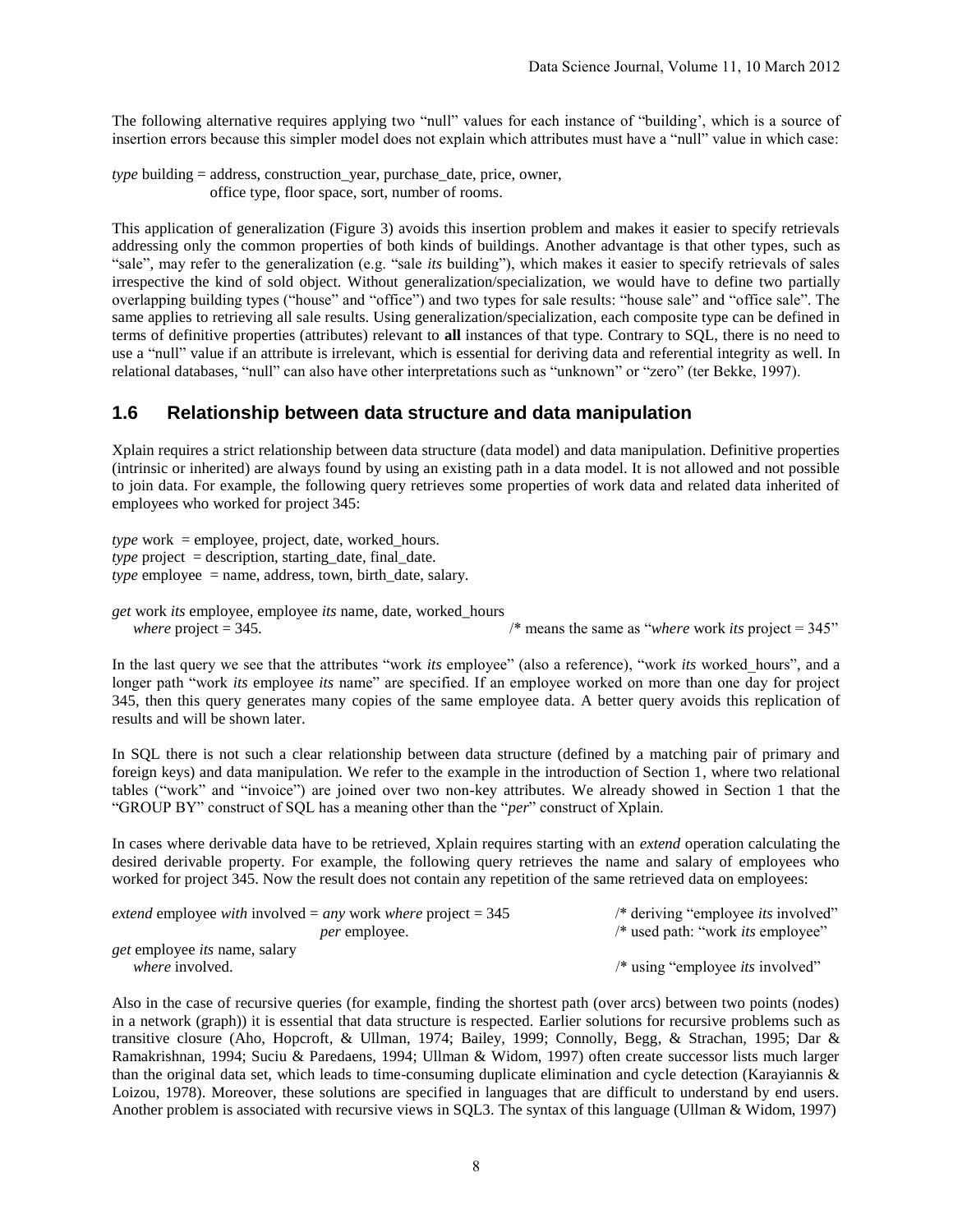still allows for procedural operations, such as the join operation. Therefore SQL3 cannot guarantee termination (ter Bekke & Bakker, 2004).

Contrary to these earlier approaches, the new algorithm uses graph reduction (ter Bekke & Bakker, 2003), thus avoiding data expansion. Graph reduction is the basis for recursive data processing as can be specified by the *cascade* command (ter Bekke, 1998) in the Xplain language. As far as we know this is a new approach and it has some important consequences for end user computing:

- 1. Graph reduction processes **all** data defining a directed graph, even in the case of finding a shortest path, where probably not all nodes and arcs are involved. This might seem inefficient, but it also offers an analogue solution for critical path (longest path) problems. In procedural approaches to critical path problems a programmer has to choose start and finish nodes, which is not always possible because there can be many candidates for start and finish. Xplain releases end users of this problem by determining start and finish itself.
- 2. Graph reduction ends either with an empty graph or with a graph containing one or more cycles (proven by Bang-Jensen & Gutin, 2001). Only for a directed graph without any cycle, graph reduction produces a wellordered list of arc data, suitable for further serial calculations.
- 3. Cycle detection is part of the arc ordering process, consequently termination is guaranteed. This is essential for open systems - accessible to millions of unknown users - that cannot be protected by authorization tables (Bakker & ter Bekke, 2001). Appendix II gives examples of graph reduction and cycle detection.
- 4. The worst case complexity of arc ordering is  $\alpha \vec{N}$ , where  $\vec{N}$  is the number of arcs. This ordering avoids the data expansion associated with other approaches (Bancilhon & Ramakrishnan, 1986; Molluzzo, 1986; Rosenthal, Heder, Dayal, & Manola, 1986; Suciu & Paredaens, 1994). Using the produced list of ordered arc data, further calculations take  $\alpha$ *M* time.

The new query language approach to recursive operations in databases has been applied to data sets with an acyclic structure. Examples based on non-recursive data models are related to project planning (ter Bekke & Bakker, Innsbruck, 2002) and production planning (ter Bekke & Bakker, Copenhagen, 2002). However, an acyclic data set can also be based on a recursive data model. For example, a family tree is acyclic, but can be based on the following recursive definition:

*type* person = name, mother person, father person, birth date.

Now it is possible to specify a recursive query retrieving all ancestors of a person (ter Bekke & Bakker, Banff, 2003).

Even in the case of cyclic geometries, graph reduction is usable, provided the geometric cyclic graph is transformed into an acyclic time-based graph (Bakker & ter Bekke, 2004). The following example shows that the *cascade* command enables us to specify a rather short query retrieving the longest or critical path, using the following data model (Figure 4) for a directed graph (ter Bekke & Bakker, 2003):



*type* node = description. *type*  $\text{arc} = \text{from} \text{node}$ , to node, length.

**Figure 4.** An abstraction hierarchy for a directed graph

Using these definitions we now can specify a recursive query for a longest path. Here we apply the restriction that names of derived attributes may not contain any underscore: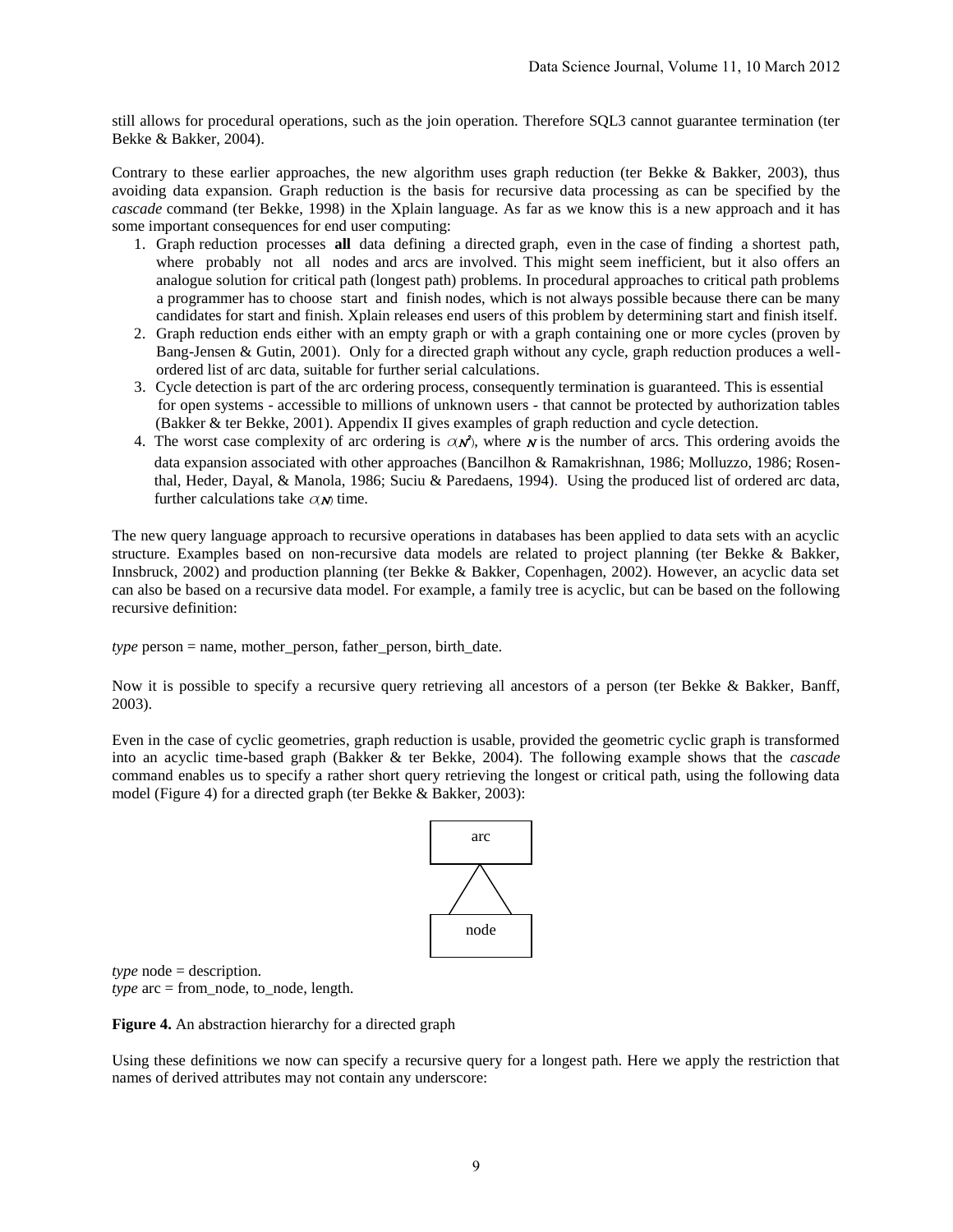*extend* node *with* firstpath = 0. /\* Initialize all nodes, now ordering is irrelevant *cascade* node *its* firstpath = *max* arc *its* length + from node *its* firstpath /\* from "from node" to "to node" *per* to\_node. *extend* node *with* lastpath = 0. *cascade* node *its* lastpath =  $max$  arc *its* length + to node *its* lastpath /\* from "to node" to "from node" *per* from\_node. *value* longestpath = *max* node *its* firstpath + lastpath.  $extend$  node *with* relevant = (firstpath + lastpath = longestpath). *get* node *its* first\_path *where* relevant *per* firstpath. /\* Sorting by increasing value of "node *its* firstpath"

After this introduction to the basic principles of the Xplain-DBMS and its language, Section 2 discusses convertibility for situations without generalization/specialization, whereas Section 3 discusses convertibility for disjoint specialization (either optional or mandatory). Section 4 discusses optional non-disjoint specialization and Section 5 discusses two special cases. Section 6 draws some conclusions and proposes a generic solution. In Appendix II we discuss that one of the possible solutions can be supported by checking transactions.

# **2 CONVERTIBILITY IN THE ABSENCE OF GENERALIZATION**

Section 2.1 shows two cases in which convertibility of instances is not a satisfactory criterion for entity correctness, whereas Section 2.2 shows an example where uniqueness over only three of the four attributes is required. Section 2.3 argues that externally defined identifiers should not be accepted to function as identifier in databases of other organizations. Still, externally defined identifiers may be used, but only then as attribute, which complies with the principle that in Xplain an identifier is not the same as an attribute.

### **2.1 Types with one or more unique attributes**

In a company where departments are characterized by properties such as name, floor and extension a composite type as "department" can be defined by its aggregation with respectively three base types: "name", "floor" and "extension" (local telephone number):

*base* name (A15). *base* floor (I2). *base* extension (I3).  $$ 

These definitions mean that each instance of "department" has an unmodifiable single identifier (I2) and also a unique value combination of the attributes ("department *its* name, floor, extension"). However, if the name of a department must be unique, the two instances "1" and "2" of "department" in Table 4 do not comply with this business rule although they are not conflicting with convertibility of instances. A similar problem occurs when each department has a unique extension.

| department<br>(identifier) | name | floor | extension |
|----------------------------|------|-------|-----------|
|                            | tovs |       | 352       |
|                            | tovs |       | 350       |

**Table 4.** Convertibility is not rigorous enough as criterion for entity correctness

Apparently convertibility of instances is not strict enough as a criterion for entity correctness, although it remains a correct criterion for the uniqueness of instances. A solution can be to specify a uniqueness rule for both identifying attributes. An alternative solution for the first attribute is to choose a department name - for example a string (A12) as value representation for "department". The disadvantage is that identifiers - now department names - may not be modified. In a relational system, this problem can be solved by adding a "UNIQUE (name)" and a "UNIQUE (extension)" SQL-statement (Ullman & Widom, 1997) to the table definition of the following relation:

*relation* department (dept#, name, floor, extension).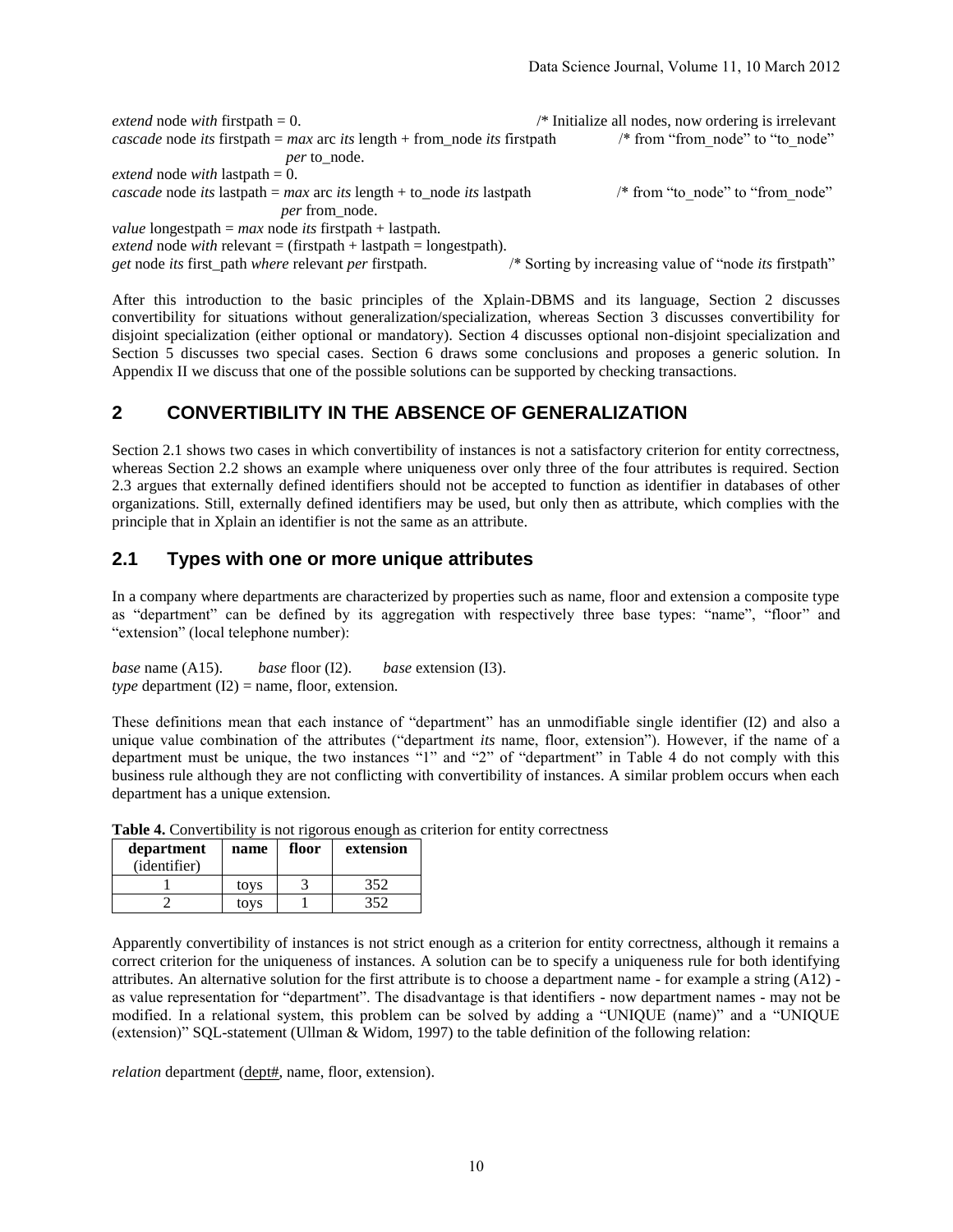Another example demonstrating that convertibility alone cannot enforce entity correctness is related to the model used for product databases (ter Bekke & Bakker, 2002). In the assemblage of electronic products certain numbers of other products are applied, so "fraction" defines the number of minor products present in a major product (value domains not shown). If a product is part of an intermediate product then it also indirectly is part of (end) products containing such an intermediate product. Thus a product can be part of an intermediate product and part of a finished product as well. Therefore the involved data constitute a hierarchy, but not necessarily a tree, see Figure 5:



*type* product = name, stock, ordered\_quantity. /\* "product *its* name" must be unique *type* fraction = major product, minor product, multiplicity.

**Figure 5.** An abstraction hierarchy for product compositions

The following query creates production information related to basic products (products without parts). Ordered quantities of finished or intermediate products can have consequences for orders of basic products, taking into account the stock of ordered products. The following recursive query determines the needed basic components and quantities needed to produce the ordered products:

*extend* product *with* need = ordered\_quantity - stock. *extend* product *with* induced = 0. *cascade* product *its* induced = *total* fraction *its* multiplicity \* (major\_product *its* need + major\_product *its* induced) *per* minor\_ product. *extend* product *with* basic = *nil* fraction *per* major\_product. /\* basic products have no parts *update* product *its* need = need + induced. *get* product *its* name, need *where* basic *and* need > 0.

The previous *cascade* operation can produce incorrect total needs of basic products if the uniqueness of "product *its* name" is not enforced. Again we perceive that the rule of convertibility of instances is not strict enough for correctness of instances.

### **2.2 A type with a unique combination of attributes**

Another example demonstrating the weakness of the principle of convertibility of instances is based on the following data model:

*type* work = employee, project, date, worked\_hours. *type* project = description, starting\_date, final\_date. *type* employee = name, address, town, birth\_date, salary.

Here the combination of underlined attributes must be unique. Otherwise it is possible to register many times worked hours for the same value combination of ("employee, project, date") provided the diverse values of "worked\_hours" are differing. This could result in a wrong calculation of the total worked hours per project using the following query:

*extend* project *with* hours = *total* work *its* worked\_hours  *per* project. *get* project *its* description, hours.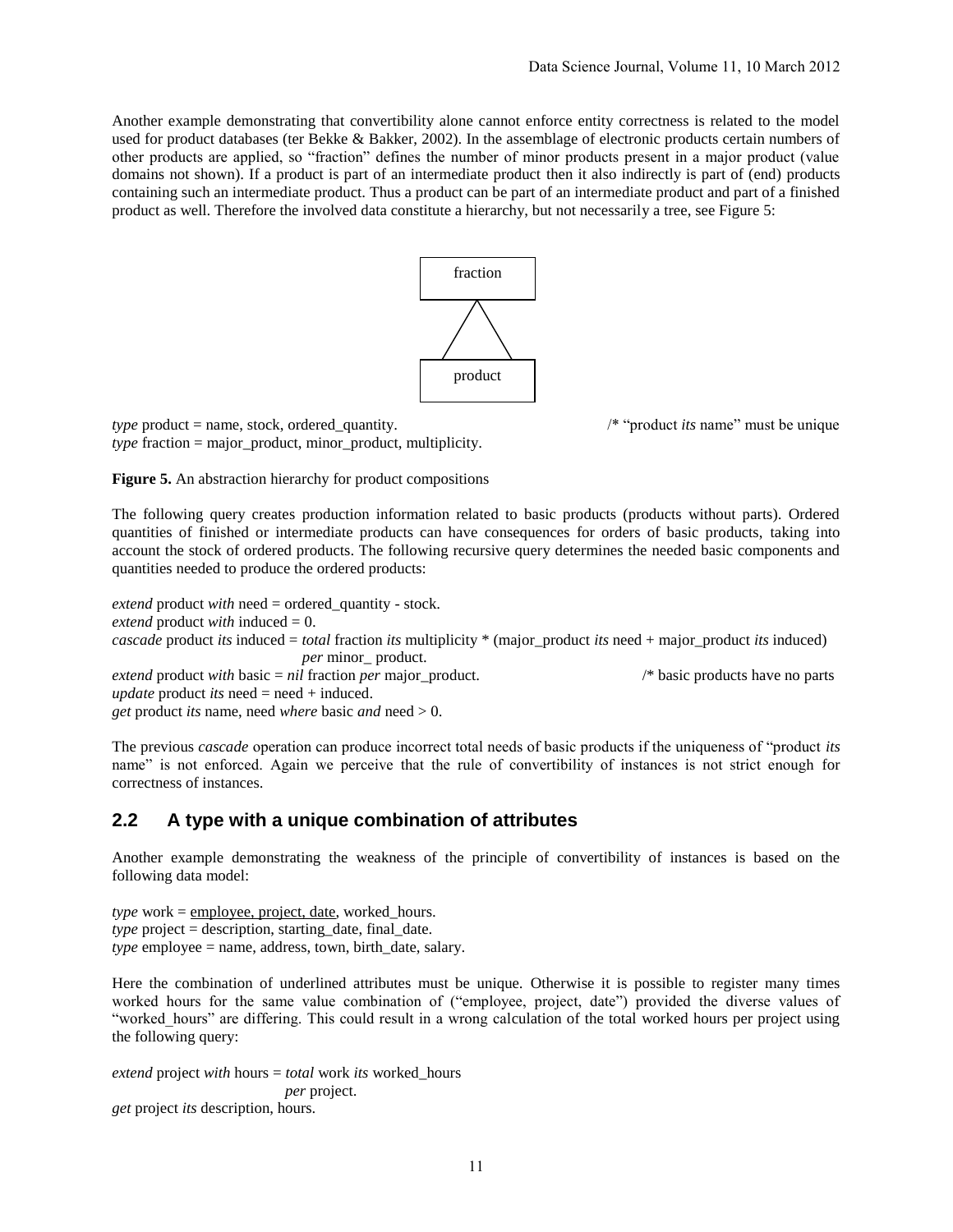In a relational system based on the data definition: *relation* work (work#, *emp#*, *proj#*, date, worked hours), this problem can be solved by using the SQL statement "UNIQUE (emp#, proj#, date)" in the table definition. Another solution is to define a composite primary key consisting of three attributes (underlined), including two foreign keys (in italic type face):

*relation* work (*emp#*, *proj#*, date, worked\_hours).

# **2.3 Convertibility and externally controlled identifiers**

The examples in Sections 2.1 and 2.2 discussed identifying attributes with values controllable by a private organization. Another problem emerges if a commercial organization uses an externally controlled identifier as identifier. This is illustrated by the following model in which "employee *its* sofi number" is a unique social security/fiscal number assigned by the Dutch government to persons (today called "BSN": "Burger Service Number"). This number facilitates the work of governmental organizations such as tax offices and passport offices:

*type* employee =  $\frac{\text{name}}{\text{name}}$ , address, town, birth date, sofi number. /\* uniqueness over the underlined attributes *type* work = description, employee, first\_date, last\_date.

In order to avoid a conflict with the convertibility of instances, a database designer could choose this sofi number as an identifier for instances of "employee", which would result in the following definition in which "sofi number" is not visible anymore as an attribute:

 $$ 

However, this identifier (the value of an instance of "employee" equals a sofi number) is controlled by the Dutch government, and it cannot be excluded that some future government might wish to modify all sofi numbers. This would create a lot of work in governmental and private databases using sofi numbers as identifiers, especially when "employee" also functions in a referring attribute such as "work *its* employee". In order to avoid this, a sofi number has to be specified as an identifying property (attribute). The combination of the other attributes ("name, address, town, birth\_date") constitutes a second identifying property. Now we want to be able to specify the following two identifying properties: ("employee *its* sofi number") and ("employee *its* name, address, town, birth\_date").

We see that also in the case of an externally controlled identifying attribute, convertibility of instances is not a usable criterion for entity correctness, and in this example we have to specify two identifying properties.

# **3 CONVERTIBILITY AND DISJOINT SPECIALIZATION**

Disjoint specialization occurs when a generalization has two or more non-overlapping specializations (see Section 3.2). These specializations are different in terms of some properties, but their common properties define a generalization. It is also possible that a generalization is accompanied by only one specialization (Section 3.1). In theory we might distinguish optional (Sections 3.1 and 3.2) and mandatory specialization (Section 3.3). However, mandatory single specialization makes no sense: a better design is to merge the definitions of generalization and specialization type into a single type.

# **3.1 Optional single specialization**

An example of optional single specialization (Figure 6) is related to a building firm offering different standard houses with or without a dormer. In this firm a house is called a villa if it has a dormer and its number of floors is larger than two. Now we consider "dormer width" as property of the specialization "villa". Both types have in common the properties included in the definition of the generalization "house". Table 5 shows some instances of "house" and "villa".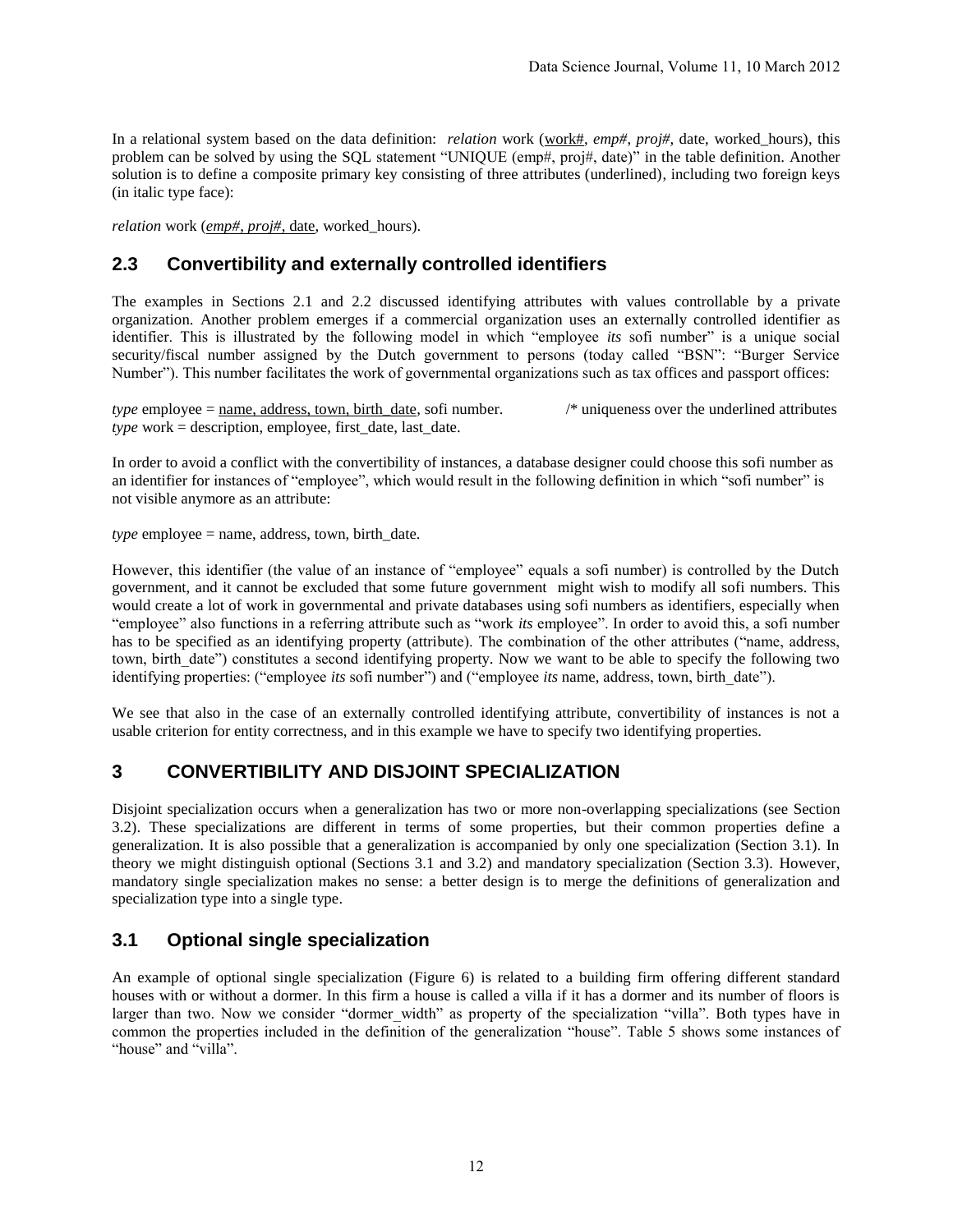

*type* villa = [house], dormer width. /\* Cardinality ratio's: "house" (1) and "villa" (0 .. 1).

*type* house = price, length, width, number of floors, number of rooms. *assert* villa *its* correctness (*true*) = (house *its* number of floors  $> 2$ ).

**Figure 6.** An example of optional single specialization

| house    | length | width | number of | number of | villa    | [house]     | dormer_width |
|----------|--------|-------|-----------|-----------|----------|-------------|--------------|
| (ident.) |        |       | floors    | rooms     | (ident.) | (reference) |              |
|          |        |       |           |           |          |             | 3.30         |
|          |        |       |           |           |          |             |              |
|          |        |       |           |           |          |             | 3.90         |

**Table 5.** Some combinations of generalization and specialization instances

If the registration of house "5" (Table 5) is accompanied by the registration of the associated instance of "villa" within the same transaction, then there is no conflict with convertibility if later house "6" without a dormer is registered. However, the reverse order of insertions creates a problem because the generalization instance house "5" alone is conflicting with the then already registered house "6". This conclusion is incorrect if an associated instance of "villa" has to be registered together with house "5". Then convertibility should apply to the combination of a generalization instance and the associated specialization instance. In order to avoid this problem and to support completeness of insert transactions, a solution is to extend the definition of "house" with a special case attribute with either the allowed value *"nil"* or "villa". In this way a DBMS can derive from the value of a case attribute whether or not an associated instance of "villa" also has to be inserted.

It is essential that only case attributes may have a *"nil"* value. Otherwise we get the same problems as in relational databases where it is possible that attributes - even foreign key attributes - have a "null" value. Our proposal extends the scope of case attributes - originally restricted to mandatory specialization (ter Bekke, 1992) - to optional specialization, which leads to the following modified definition of "house":

*type* house = length, width, number of floors, number of rooms, *case.*

If the case attribute has the value "villa" then one associated instance of "villa" must be inserted together with an instance of "house" and convertibility must be evaluated over the following attribute combination of both generalization and specialization, expressed in terms of intrinsic and inherited attributes of "villa" (inherited from the generalization): ("villa *its* dormer\_width, villa *its* house *its* length, villa *its* house *its* width, villa *its* house *its* number of floors, villa *its* house *its* number of rooms"). If the case attribute is *"nil"* then the following combination of attributes belonging to only the generalization "house" has to be evaluated for convertibility: ("house *its* length, house *its* width, house *its* number of floors, house *its* number of rooms, house *its case"*). This approach allows for the instances in Table 6. Now we see that two villas are different, although they have some common properties inherited from different instances of "house" ("5" and "8") with different identifiers.

| house    | length | width | number of | number of | case  | villa    | [house]     | dormer width |
|----------|--------|-------|-----------|-----------|-------|----------|-------------|--------------|
| (ident.) |        |       | floors    | rooms     |       | (ident.) | (reference) |              |
|          |        | 10    |           |           | villa |          |             | 3.30         |
|          |        | 10    |           |           | nil   |          |             |              |
|          |        | 10    |           |           | villa |          |             | 3.90         |

**Table 6**. Combinations of generalization (with case attribute) and specialization instances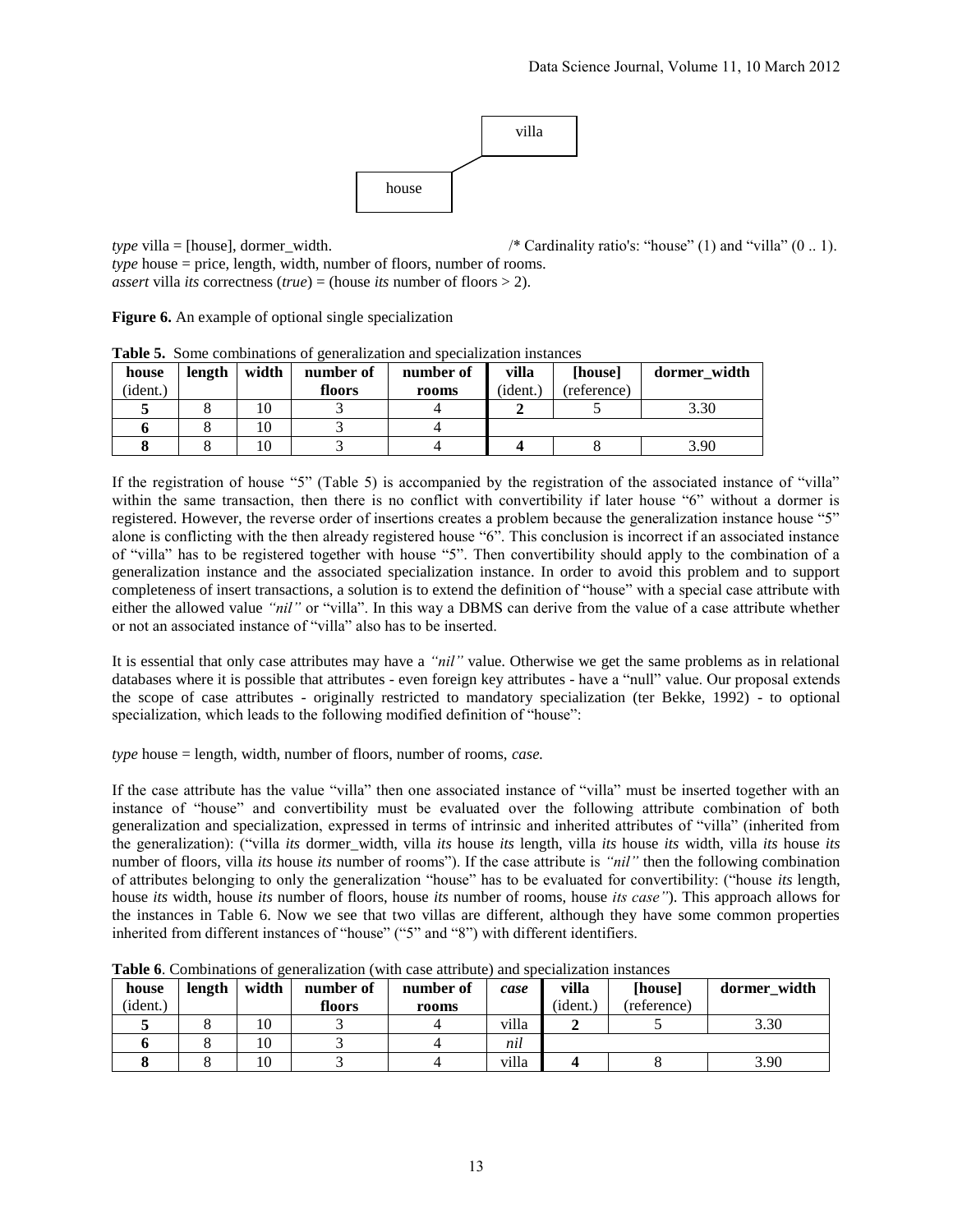Now a case attribute must be involved in the assertions dealing with the completeness of insertions of instances of "house". The evaluation order of interdependent assertions can be derived from the position or role of a derivable variable in an assertion (Bakker &ter Bekke, 2001). This is demonstrated by the following assertions dealing with the completeness of instances of "house": the derivable attribute "house *its* has a dormer" has to be specified before it can be applied in the second assertion:

*assert* house *its* has a dormer = *any* villa *per* house. *assert* house *its* completeness (*true*) = (*case* = *"nil" and not* has a dormer *or case* = "villa" *and* has a dormer).

If necessary, the DBMS must inform the involved user about the violation of the last rule and advise the user what to do. Deletion completeness is supported by maintaining referential integrity: a generalization instance may only be removed after removing all the (specialization) instances referring to that generalization instance. Contrary to this example with "house" and "villa", the following sections will show again that convertibility of instances is not always rigorous enough as a criterion for entity correctness.

# **3.2 Optional multiple disjoint specialization**

A generalization may be accompanied by two or more non-overlapping specializations and each generalization instance is accompanied by at most one instance of one of the specializations. This means an optional 1 : 1 relationship between an instance of the generalization and an associated instance of one of the specializations. Therefore the related abstraction hierarchy only shows one line from a block of specializations to the rectangle representing the generalization. An example is the following data model (Figure 7) for a real estate agency offering different kinds of buildings for rent (ter Bekke, 1992). We assume that the destination of a building (house or office) is not predestined. Therefore the specialization of "building" into "house" or "office" is optional.



*type* office = [building], office type, floor space.  $type$  house = [building], sort, number of rooms. *type* building = address, construction\_year, purchase\_date, price, owner, *case*.

Figure 7. An example of an abstraction hierarchy for optional multiple disjoint specialization

Disjoint specializations have the same (possibly empty) prefix in the attribute referring to the generalization. These specializations are not overlapping: they belong to the same block of specializations.

Now "building *its case*" must be either *"nil"*, "house", or "office". Depending on the actual value, a DBMS has to decide which kind of instance(s) must be registered within one insert transaction and over which instance(s) convertibility must be checked. However, a stricter rule for entity correctness has to be specified here because the following combination of attributes ("building *its* address, building *its* construction\_year") must be unique: this combination is an identifying property of "building" and also is an inherited identifying property of both specializations (via "office *its* building" or "house *its* building"). For example, the identifying property of "house" can be specified as: ("house *its* building *its* address, house *its* building *its* construction\_year"). Completeness of building registrations can be enforced by using the following assertions:

| <i>assert</i> building <i>its</i> is office $=$ <i>any</i> office <i>per</i> building.                                                           | $\frac{1}{2}$ Definition and calculation of a derived attribute.                                                                                                                                      |
|--------------------------------------------------------------------------------------------------------------------------------------------------|-------------------------------------------------------------------------------------------------------------------------------------------------------------------------------------------------------|
| <i>assert</i> building <i>its</i> is house $=$ <i>any</i> house <i>per</i> building.                                                             | $/*$ Idem.                                                                                                                                                                                            |
| <i>assert</i> building <i>its</i> completeness ( <i>true</i> ) = ( <i>case</i> = " <i>nil</i> " <i>and not</i> is office <i>and not</i> is house |                                                                                                                                                                                                       |
|                                                                                                                                                  | $\alpha u_{\alpha\alpha\alpha\beta} = \frac{u_{\alpha\alpha\alpha\beta} u_{\alpha\alpha\beta}}{2}$ and is house on each $= \frac{u_{\alpha\beta} u_{\alpha\alpha} u_{\alpha\beta}}{2}$ and is office. |

*or case* = "house" *and* is house *or case* = "office" *and* is office).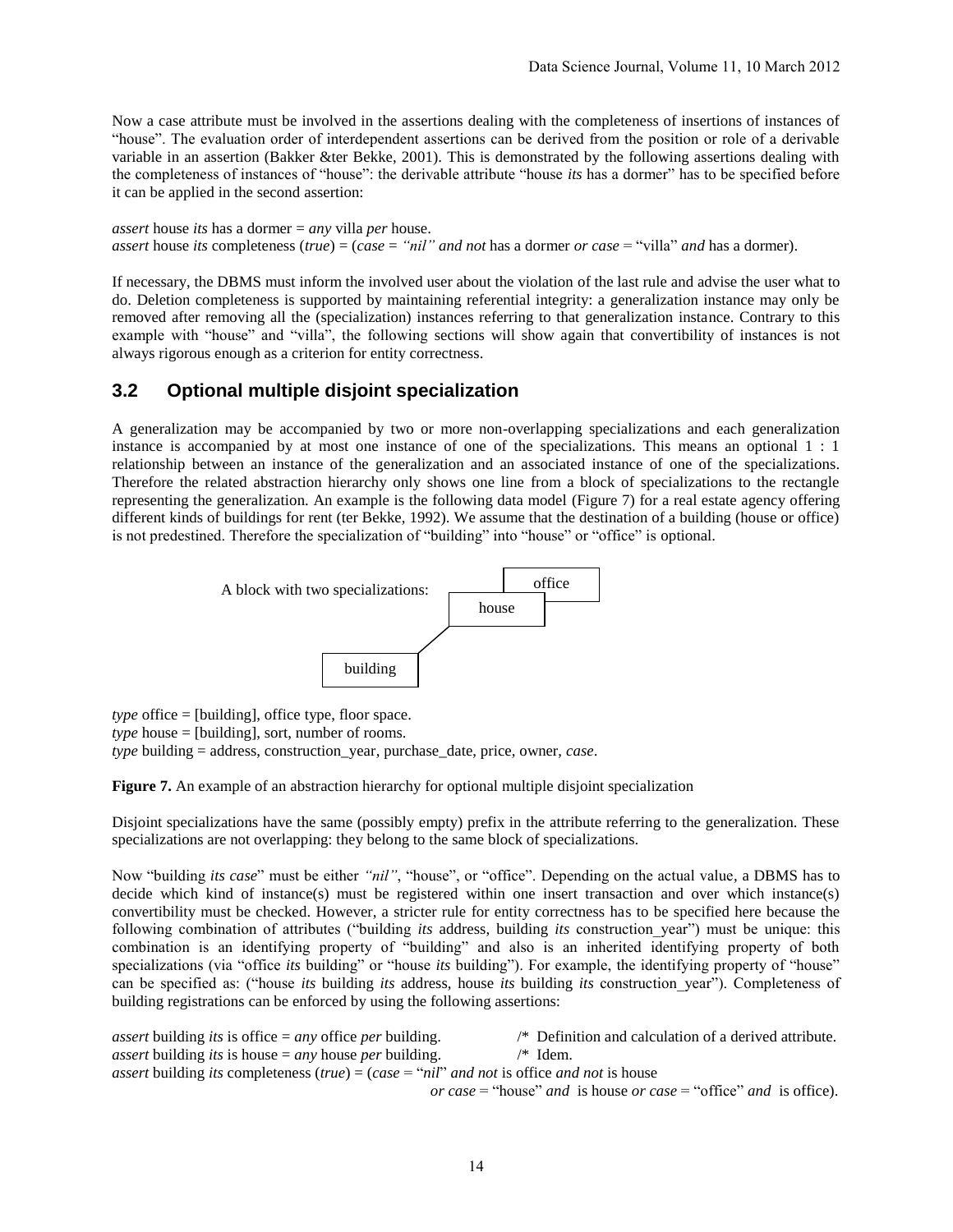# **3.3 Mandatory disjoint specialization**

The following model (Figure 8) is used by a manufacturer producing different kinds of furniture, construction materials and parts of furniture. The common characteristics of these products are "description", "weight" and "production cost". Many products have these three properties but are different in terms of other properties. Therefore it makes sense to apply mandatory disjoint specialization. This is expressed by "product *its case*" with a value that must be equal to the name of one of the specializations, either "chest", "cupboard" or "set of bolts". Here the case attribute may not be *"nil".* We do not show other specializations such as "shelf", "chair" or "table".

Now we want to distinguish mandatory specialization and optional specialization (see also Section 6.2) by using brackets for mandatory specialization, whereas square brackets from now on indicate optional specialization. This modification of the language must be expressed in the data dictionary: from now on the value of "attribute *its* kind" must be either "O" (optional specialization), "M" (mandatory specialization), or "A" (aggregation). Appendix I. explains that we need this modification in order to be able to specify additional rules.



*type* sale = product, number, amount, customer, date.

*type* set of bolts = {product}, number, diameter, length, kind of metal. *type* cupboard = {product}, number of doors, depth, width, height, kind of wood. *type* chest = {product}, number of drawers, depth, width, height, kind of wood. *type* product = description, weight, production\_cost, *case.*

**Figure 8.** An example of an abstraction hierarchy with mandatory disjoint specialization

Without applying generalization we would have to define a separate type for each kind of product and also different kinds of "sale", such as "cupboard sale", for each kind of product. Consequently, an overview of all sales in a year would require specifying a retrieval for each kind of product. Then calculations, such as the average profit per product in 2011, would become more complex than the following transaction:

*extend* product *with* yield = *total* sale *its* amount *where yearf* (date) = 2011  *per* product. *extend* product *with* number = *total* sale *its* number *where yearf* (date) = 2011  *per* product. */\* "yearf"*: function producing the year of a date. *extend* product *with* average yield = 0. *update* product *its* average yield = yield/number *where* number  $> 0$ . *extend* product *with* average profit = average yield - production\_cost. *get* product *its* description, *case*, average yield, production\_cost, average profit.

Depending on the value of the case attribute, the DBMS has to require convertibility over the combination of the following intrinsic and inherited attributes:

("chest *its* number of drawers, chest *its* length, chest *its* depth, chest *its* width, chest *its* height, chest *its* kind of wood, chest *its* product *its* description, chest *its* product *its* weight, chest *its* product *its* production\_cost") or over: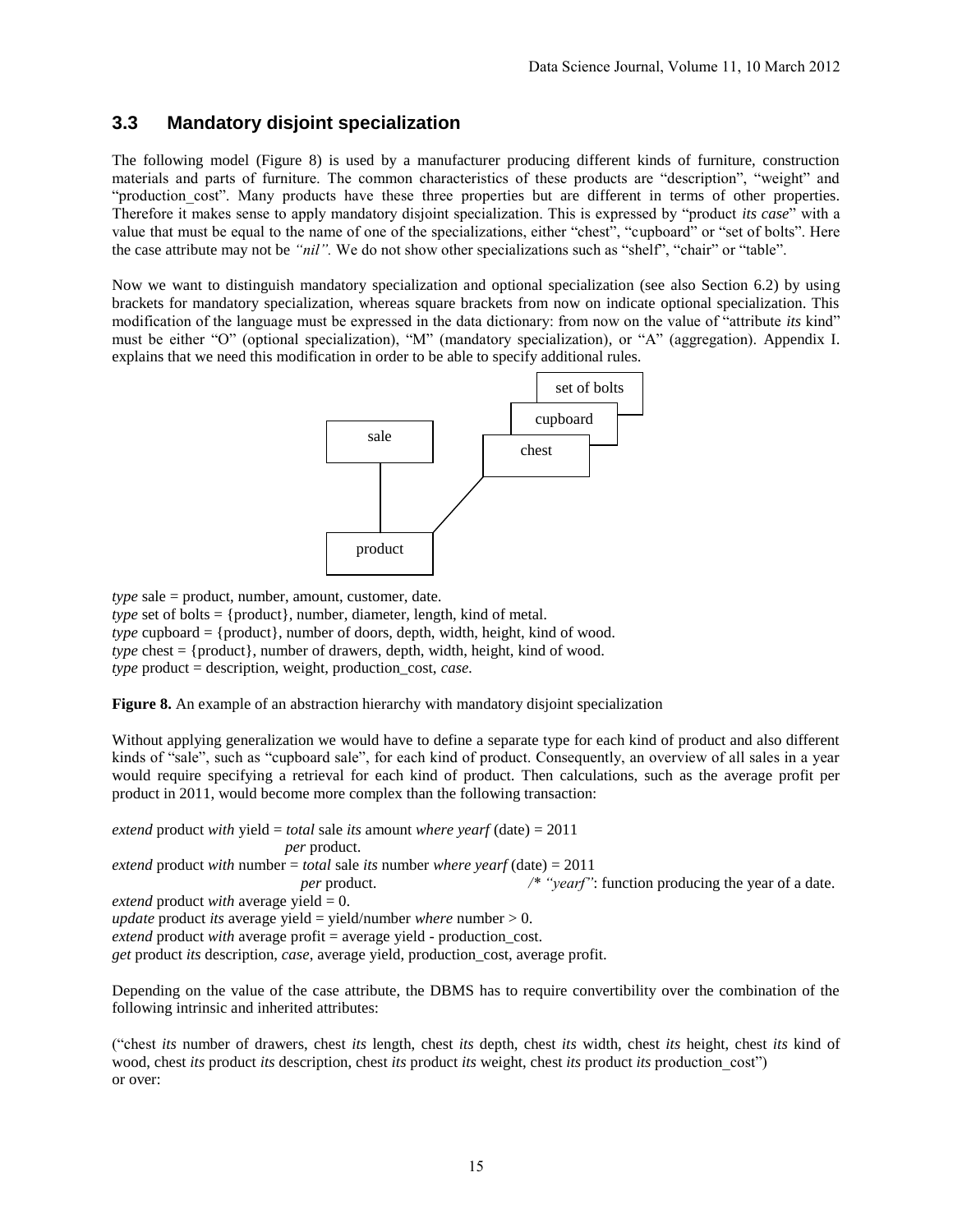("cupboard *its* number of doors, cupboard *its* depth, cupboard *its* width, cupboard *its* height, cupboard *its* kind of wood, cupboard *its* product *its* description, cupboard *its* product *its* weight, cupboard *its* product *its* production\_cost")

or over:

("set of bolts *its* number, set of bolts *its* diameter, set of bolts *its* length, set of bolts *its* kind of metal, set of bolts *its* product *its* description, set of bolts *its* product *its* weight, set of bolts *its* product *its* production\_cost").

Each of these attribute combinations is suitable as identifying property for the involved specialization. Now the generalization "product" does not need to have any identifying property. However, this is not a general rule for all cases with mandatory specialization. This is demonstrated by the data model in Figure 9, a slight modification of an example in the textbook (ter Bekke, 1992). It is related to a banking organization with regional head offices and branches, each branch reporting to a head office. This organization requires that an office is either a branch or a head office: therefore the value of "office *its case*" must be either "head office" or "branch".



*type* head office  $=$  [office], region.  $$ *type* office *=* address, town, telephone number, *case.*

**Figure 9.** Another example of mandatory disjoint specialization

Two attributes of the generalization ("office *its* address" and "office *its* town") constitute an identifying property and "office *its* telephone number" is another identifying property. It makes sense that the specializations inherit the identifying properties of their generalization. For example, the identifying properties of "branch" are defined by ("branch *its* office *its* address, branch *its* office *its* town") and ("branch *its* office *its* telephone number").

In the case of mandatory specialization there is no need to specify any identifying property for the generalization. Even if attributes of a generalization alone or together with attributes of an associated specialization are participating in an identifying property of a specialization, the specialization and not the generalization must have at least one identifying property, possibly containing an attribute inherited from the generalization. Another choice is possible, but a generic solution requires applying a standard approach to all cases with mandatory specialization. Section 6.2 will show that this is essential for checking correctness of specifications.

# **4 CONVERTIBILITY AND NON-DISJOINT SPECIALIZATION**

In the case of non-disjoint or overlapping specialization there are at least two specialization blocks and each block consists of at least one specialization. Then each instance of a generalization may be accompanied by many specialization instances if these instances belong to different blocks. Each block must be identified by a unique prefix in the attribute referring from a specialization to a generalization. Two variants of non-disjoint specialization are possible: optional and mandatory. However, the last kind is superfluous because a more usable design is to merge the attributes of the specializations with the attributes of the generalization into a single composite type.

# **4.1 Optional non-disjoint specialization**

An example (Figure 10) of optional non-disjoint specialization is related to a school with three categories of employees: common employees without any specific characteristics, or employees with specific characteristics: teachers and/or managers. We assume that in this school a teacher may also be a manager at the same time: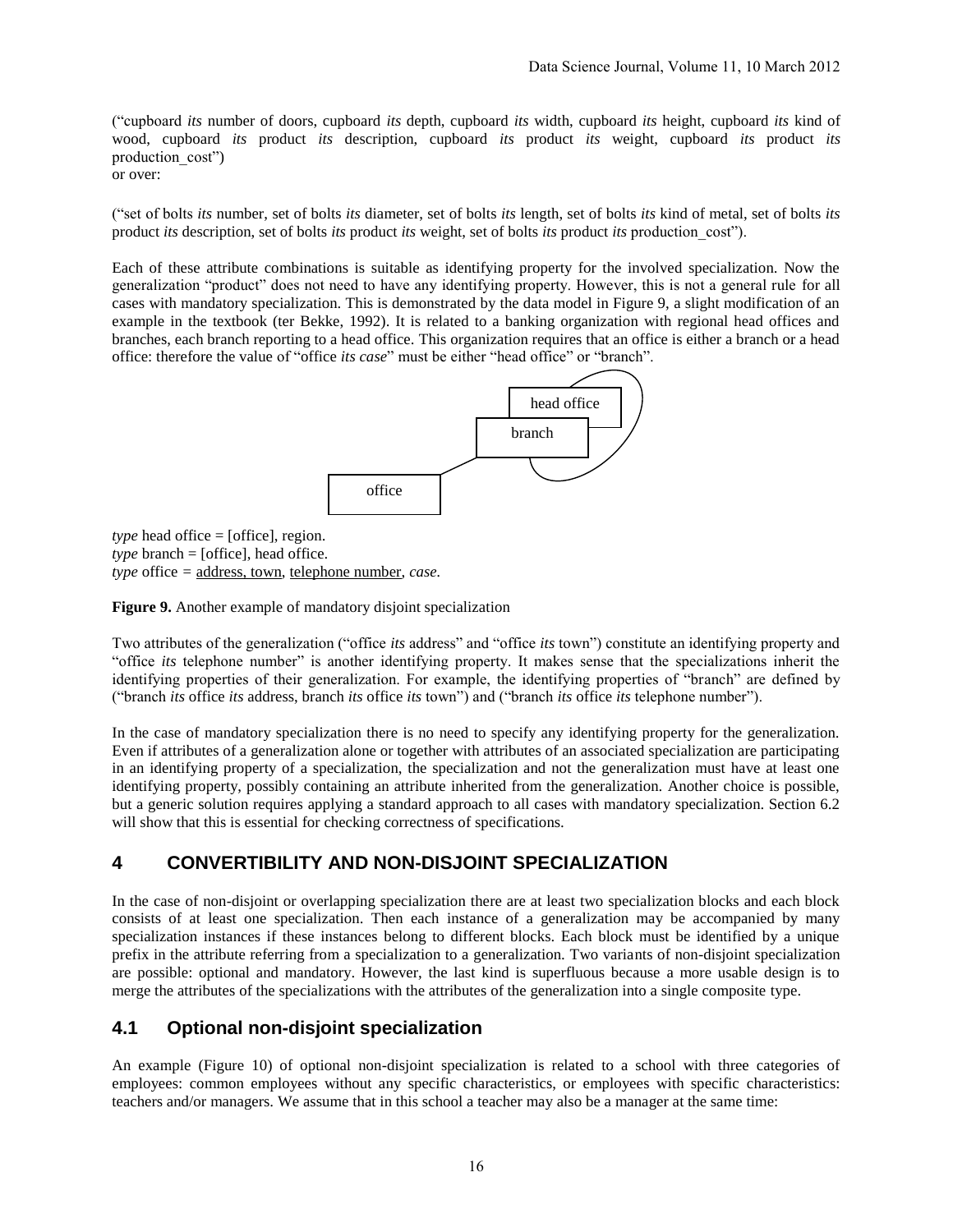

*type* manager = [managing\_employee], function. *type* teacher = [teaching\_employee], qualification. *type* employee = name, address, town, birth\_date, starting\_date, salary, teaching\_*case*, managing\_*case*.

**Figure 10**. An example of optional non-disjoint specialization with two specialization blocks

Here are two case attributes and two non-disjoint specialization blocks each consisting of one specialization. The correspondence between a block and a case attribute can be derived from the prefix of a case attribute that must be equal to the prefix in the attribute of a specialization referring to the generalization. The allowed value of "employee *its* teaching case" is either *"nil"* or "teacher", whereas the other case attribute must be either *"nil"* or "manager".

Now five (underlined) attributes of the generalization "employee" constitute a composite identifying property: ("employee *its* name, address, town, birth\_date, starting\_date"). The specialization types "teacher" and "manager" inherit this identifying property from "employee". Further, in order to support completeness of insert transactions, we need to specify the following assertions:

*assert* employee *its* is a manager = *any* manager *per* managing\_employee. *assert* employee *its* is a teacher = *any* teacher *per* teaching\_employee. *assert* employee *its* completeness (*true*) = ((managing\_*case* = "manager" *and* is a manager *or* managing\_*case* = "*nil*" *and not* is a manager) *and* (teaching  $case = "teacher"$  *and* is a teacher *or* teaching  $case = "ni"$  *and not* is a teacher).

Conclusion: in the case of optional non-disjoint specialization with  $N$  specialization blocks we have to apply  $N$  case attributes. Then it is possible to derive from the value of the case attributes whether or not and which specialization(s) is (are) involved in an insertion. It is possible that some generalization instances do not have any associated specialization instance. Therefore it is necessary that both generalization and specializations have at least one identifying property, even if the specializations inherit the identifying property of its generalization.

# **5 CONVERTIBILITY IN EXTRAORDINARY CASES**

We also have to consider some rarely occurring situations with generalization/specialization. Otherwise we cannot develop a generic solution for the specification of identifying properties. Section 5.1 shows a specialization that also is a generalization, whereas Section 5.2 shows that a specialization can also have an aggregation relationship with its generalization.

# **5.1 Coinciding specialization and generalization**

A specialization type can also be a generalization type at the same time. An example of such a situation (ter Bekke, 1993) is related to an institute for higher education, where a special office is organizing trainee ships for third year students in industry. After contacting some organizations, this office registers data on potential trainee ships. Once a student has started a trainee ship, data on a running trainee ship are registered. When a student has finished the trainee-ship including the required report, the data on the finished trainee-ship are registered. The data model in Figure 11 supports such a sequence. Furthermore this design avoids that users have to specify a "nil" value for normal attributes (unlike the case attribute).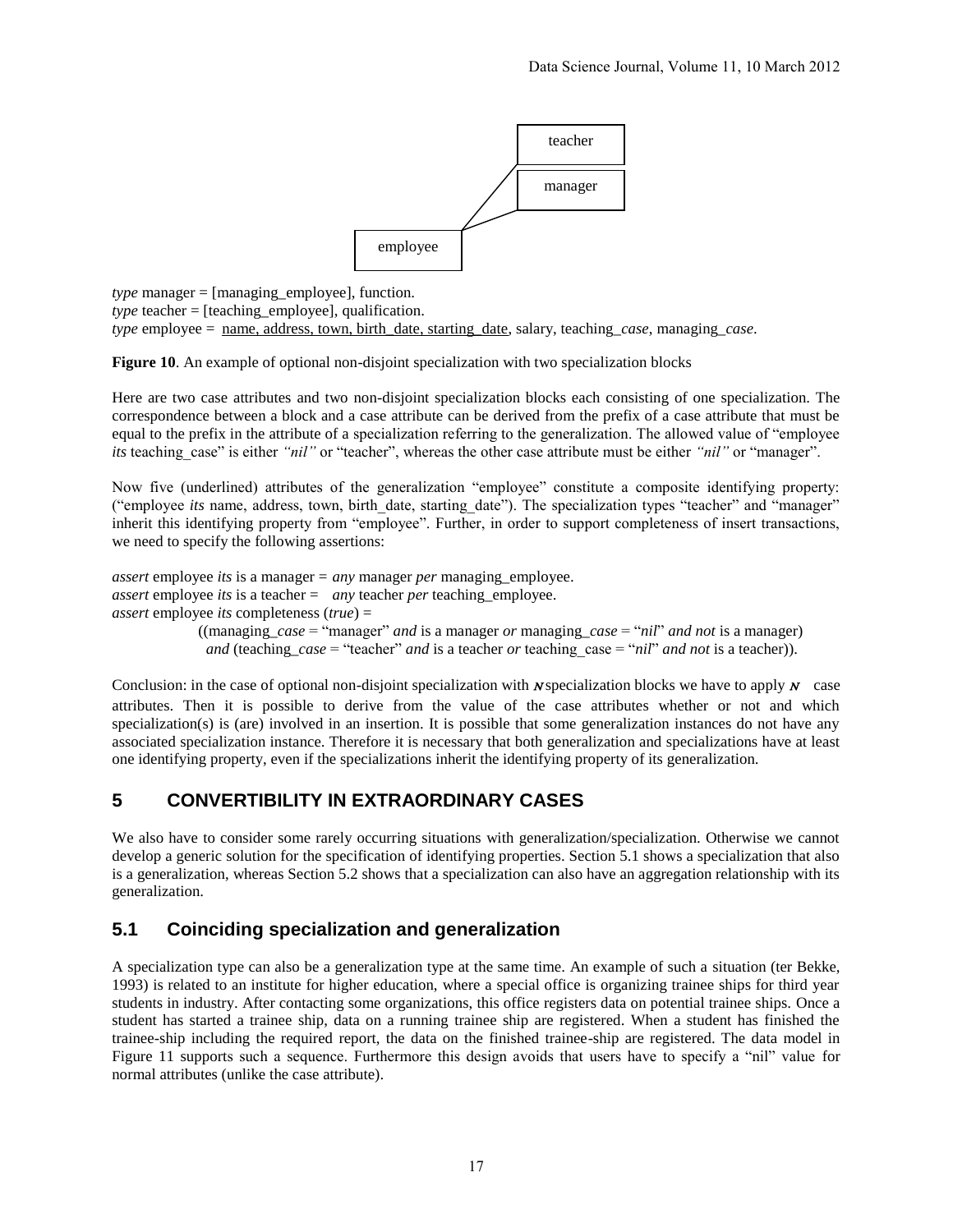

*type* finished traineeship = [running traineeship], report title, final date, mark, reviewer. *type* running traineeship = [traineeship], start\_date, planned final\_date, *case*. *type* traineeship = organization, contact person, telephone, subject, desired start\_date, desired final\_date, *case*.

Figure 11. A data model for the registration of traineeships Further, some additional restrictions are essential:

*init default* traineeship *its case* = "*nil*". /\* update *case* when inserting an instance of "running traineeship" *init default* running traineeship *its case* = "*nil*". /\* update *case* when inserting an instance of "finished traineeship"

*assert* running traineeship *its* is finished = *any* finished traineeship  *per* running traineeship. *assert* traineeship *its* is running = *any* running traineeship *where not* is finished *per* traineeship. *assert* traineeship *its* completeness (*true*) = (*case* = *"nil" and not* is running  *or case* = "running traineeship" *and* is running). *assert* running traineeship *its* completeness (*true*) = (*case* =*"nil" and not* is finished  *or case* = "finished traineeship" *and* is finished).

The following attribute combination of "traineeship" constitutes an identifying property: ("organization, subject, desired start date"). The types "running traineeship" and "finished traineeship" inherit this identifying property.

The first specialization inherits this identifying property via the path "running traineeship *its* traineeship", whereas the second specialization inherits this identifying property via "finished traineeship *its* running traineeship *its*  traineeship". For example, one of the inherited attributes can be specified as "finished traineeship *its* running traineeship *its* traineeship *its* subject". In this case both generalization and specializations must have at least one identifying property because it is possible that an instance of a generalization ("traineeship" or "running traineeship") is not accompanied by any following specialization instance.

# **5.2 Simultaneous aggregation and specialization of a same type**

The situation mentioned in the previous title occurs in the database of a library in a large governmental organization where data on reports have to be stored and must be accessible via an index. There are reports commenting on another report. Now "commentary" is an optional specialization of "report", but at the same time it is also based on an aggregation with the same type "report" because it comments on a previous report. Further, at least one author is responsible for a chapter of a report. Figure 12 shows an abstraction hierarchy for this index. The definition of the composite type "department" is not shown because its attributes are irrelevant for the present discussion.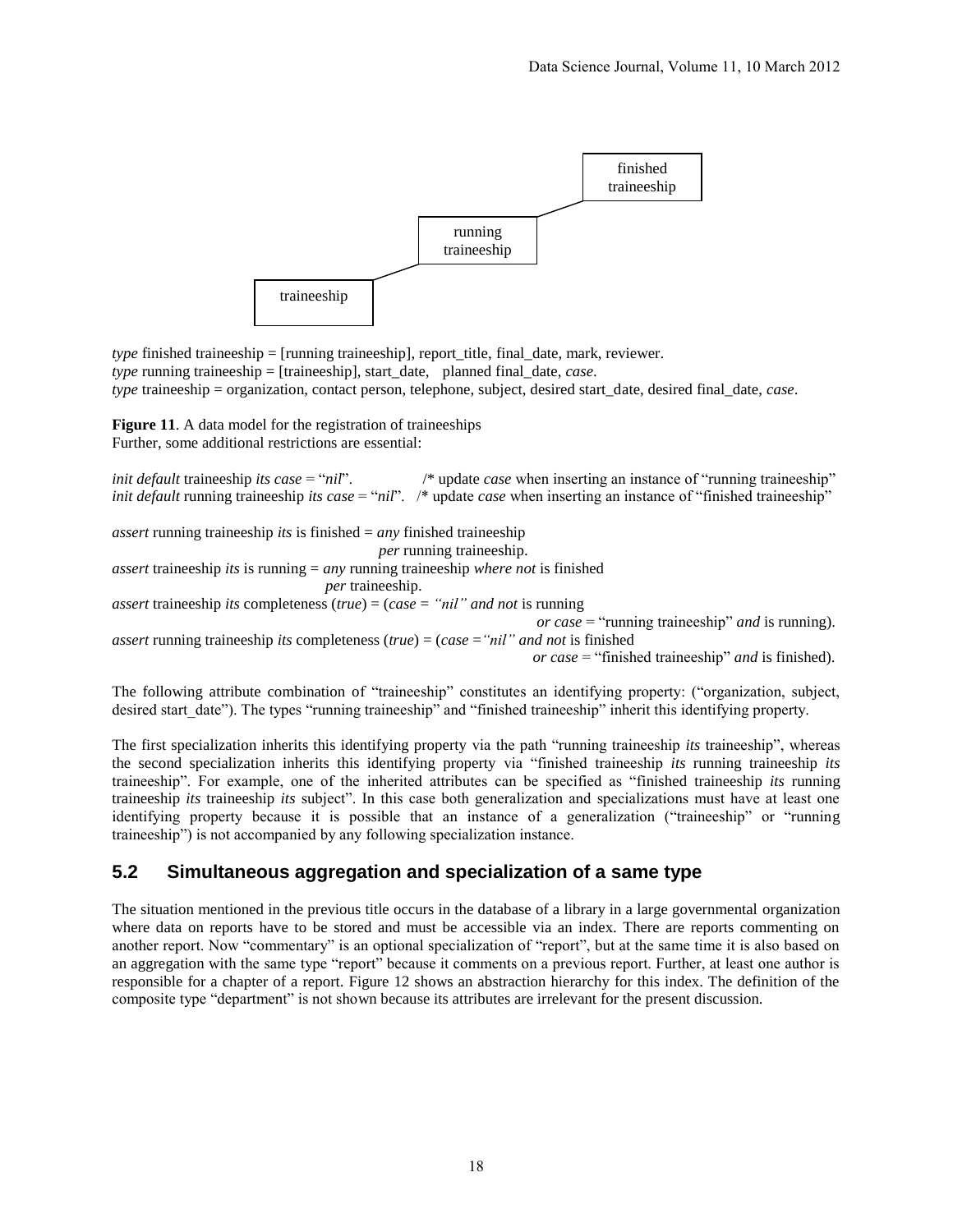

 $$ 

*type* chapter = title, report.

*type* commentary = [report], commented report. /\* "commentary *its* report" defines "report" as a generalization *type* author = name, room\_number, telephone, department.

*type* report = title, category, date, responsible\_department, *case*.

Figure 12. An abstraction hierarchy for an index on reports

In addition to the previous type definitions some explicit restrictions are necessary: *assert* report *its* is a commentary = *any* commentary *per* report. *assert* report *its* correctness (*true*) = (is a commentary *and case* = *"commentary" or not* is a commentary *and case* = *"nil"*). *assert* report *its* number of chapters (1..\*) = *count* chapter *per* report. *assert* chapter *its* number of authors (1..\*) = *count* authorship *per* chapter. *assert* commentary *its* correctness (*true*) = (report *its* date > commented\_report *its* date

*and not* report = commented\_report).

We assume that in this organization a report title must be unique, so "report *its* title" is an identifying property. Then this is also an inherited identifying property of "commentary". Now there are two possible attribute paths between "commentary" and "report" that can be used to inherit an identifying property of "report" by "commentary": "commentary *its* report *its* title" and "commentary *its* commented\_report *its* title".

Because of the **is-a** relationship between "commentary" and "report", as defined by the attribute "commentary *its* report" (attribute *its* kind = "O"; thus optional specialization), it is obvious that the inherited attribute involved in the specification of the identifying property of "commentary" is "commentary *its* report *its* title".

In many cases it can be derived from a data model which inheritance path or referential path is involved because in those cases there is only one path of attributes between a specialization and an attribute belonging to its generalization. However, the previous example demonstrates why it is necessary, that the path involved in inheriting an attribute of a generalization type must be represented in the new concepts to be designed for the specification of identifying properties and their constituting elements (attributes). For a generic approach we need a standard solution that is able to deal with all allowed situations. Therefore, a first idea is that elements (attributes) belonging to an identifying property may have a preceding element (attribute) in some cases. The data model in Section 5.1 demonstrates that longer inheritance paths can exist.

# **6 A POSSIBLE SOLUTION**

We summarize our observations and preliminary conclusions in Section 6.1. In Section 6.2 we propose a solution for the management of entity correctness based on the introduction of new concepts supporting the specification of identifying properties in the data dictionary of the Xplain-DBMS.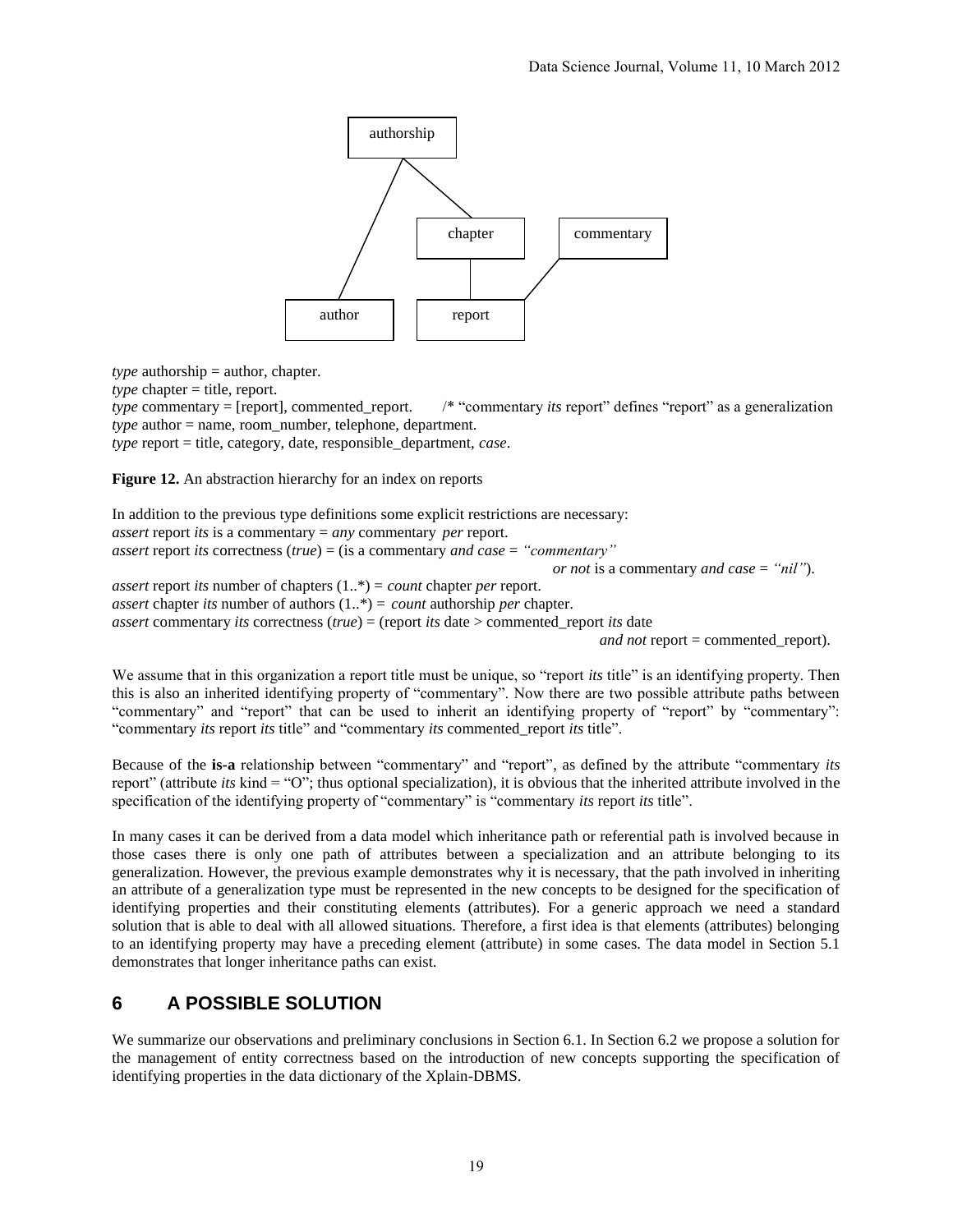# **6.1 Rules for entity correctness**

The discussions in Sections 2-5 lead us to the following conclusions:

- 1. Each instance of a composite type must have a unique single valued identifier that may not be modified, which complies with the original concepts of Xplain.
- 2. According to the original concepts of Xplain convertibility of instances should be checked over the combination of a generalization instance and the associated specialization instance(s).
- 3. If a type is neither generalization nor specialization then convertibility of instances is required for that type.
- 4. However, rule 2 and rule 3 must be ignored if stricter uniqueness rules for entity correctness are required. If a type is neither generalization nor specialization then uniqueness should be specified over some of its attributes. An example is the composite type "department" with two identifying properties (Section 2). For situations with optional specialization it is necessary to define for both the generalization and its specializations at least one identifying property because the case attribute may be *"nil",* indicating there is not any specialization instance. A specialization may inherit this identifying property from its generalization (for example, in Section 3.2 "house" and "office" inherit from "building"), or a specialization may have its own identifying property defined over its intrinsic and inherited attributes (for example, "villa" in Section 3.1). In situations with mandatory specialization only the specializations must have at least one identifying property
	- because an instance of a generalization with mandatory specialization may not exist without any associated specialization instance. Still it is possible that specializations inherit an identifying property of their generalization (for example: "branch" and "head office" inherit from their generalization "office").
- 5. In order to support database transactions for the insertion of a generalization instance together with the possibly associated specialization instance(s), we propose to apply case attributes for mandatory and optional specialization as well. The value of a case attribute may be "*nil*" or equal to the name of an associated specialization type in the case of optimal specialization. However, in the case of mandatory specialization, this value must be equal to the name of the associated specialization type.

The actually required rules must be dealt with by the diverse subsystems of the Xplain-DBMS such as query interpreter and application generator. For example, the generator supports the design of correctly nested structures consisting of visible window fields for a generalization instance together with window fields for associated specialization instance(s) (ter Bekke, 1994, 1995). This application generator is also able to support the presentation of warnings about involved rules and other information.

# **6.2 Concepts for the specification of identifying properties**

We demonstrated that convertibility of instances is not always rigorous enough a criterion for entity correctness. In order to design a generic solution for this weakness we require that identifying properties must always be specified explicitly, even when convertibility of instances is a satisfactory correctness requirement. Furthermore, each composite type must have at least one identifying property, except that generalizations with mandatory specialization do not need to have any identifying property. In the last case only the specializations must have at least one identifying property. An identifying property of a specialization type may be based on its intrinsic attributes and attributes inherited from its generalization.

In order to be able to register identifying properties and their constituting elements in a data dictionary we have to design new concepts such as "identifying property" and "element" in addition to the modeling concepts "type", "attribute" and "role attribute". An identifying property has to refer to a composite type without mandatory specialization and also must have a unique name because more than one identifying property per type is possible. Further, an identifying property must be based on at least one attribute (an element of the identifying property). Because it is possible that an identifying property is based on many attributes an element must refer to an identifying property and to an intrinsic attribute or an attribute inherited from its generalization. So there is a 1 : n cardinality ratio  $(n > 0)$  between "identifying property" and "element".

It is possible that a specialization has two references to its generalization (see the example in Section 5.2 with the types "commentary" and "report") and inherits the identifying property of its generalization. Therefore it is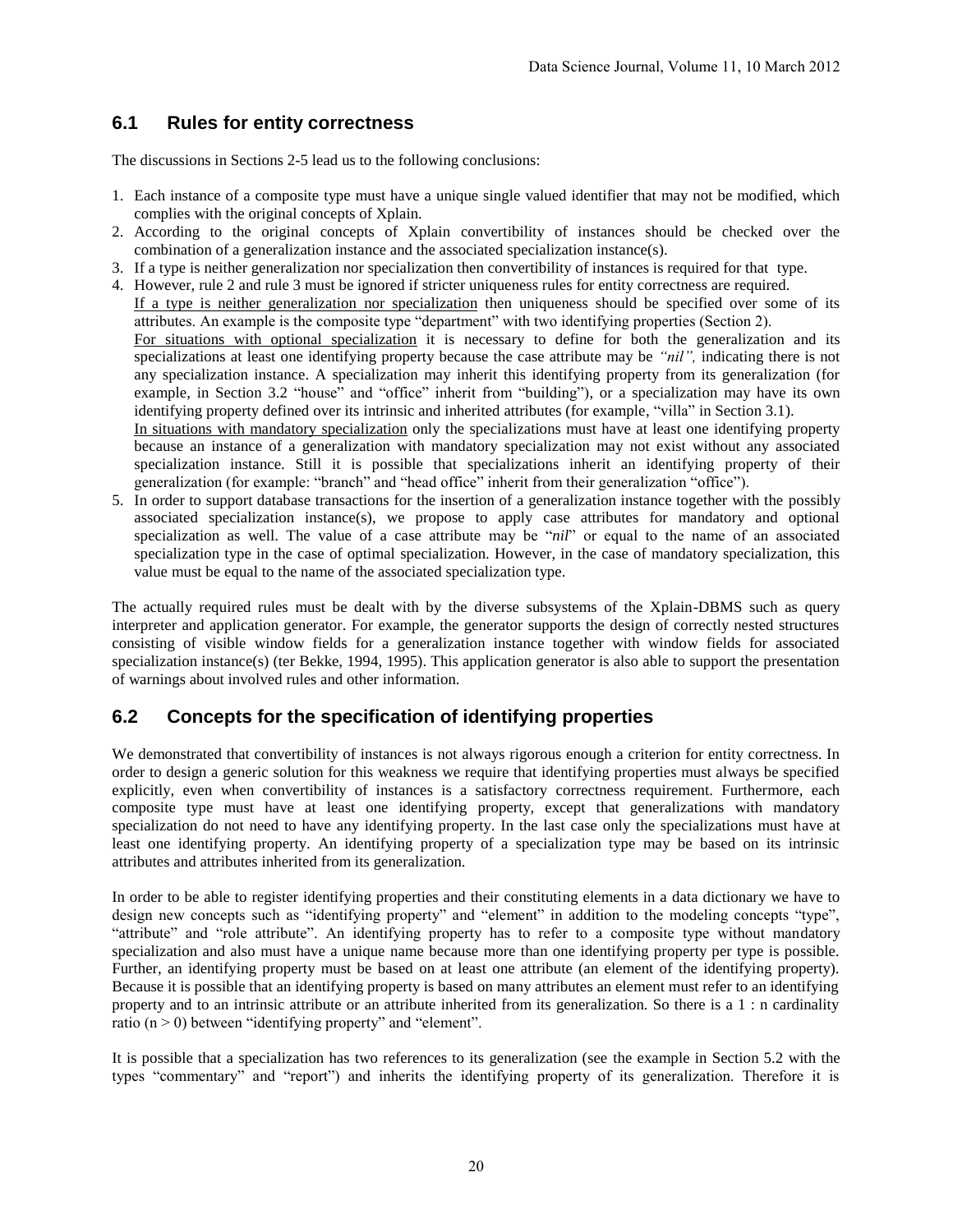necessary for a generic solution that an inheritance path via a series of elements can be specified. This leads to the following definition of new concepts for a data dictionary:

*type* identifying property = name, involved type.  $\frac{1}{2}$  /\* unique name *type* element = attribute, preceding element, identifying property.

The concept of "element" refers to itself via "element *its* preceding\_element". Similar recursive structures are also an essential part of meta models for data distribution and parallel input/output in database management systems (Bakker, 1994, 1998, 2000).

The original concepts of Xplain required that the value of "attribute *its* kind" must be either "A" (aggregation) or "G" (generalization/specialization). Then it was possible to derive from the value "G" and the simultaneous presence of a case attribute that mandatory specialization was meant. However, since we extended the scope of case attributes to optional specialization in order to support completeness of insert transactions, this derivation can no longer be applied. In order to solve this problem, we introduced in Section 3.3 two different values "O" and "M" for "attribute *its* kind" indicating either optional ("O") or mandatory specialization ("M").

In the case of "O" the generalization must have at least one identifying property, whereas "M" implies that the generalization needs not to have any identifying property. In this way it becomes possible to specify a generic rule indicating which types must have at least one identifying property. Examples with optional specialization are the generalizations "house" (specialization: "villa"), "building" (specializations: "house" and "office") and "employee" (specializations: "manager" and "teacher"). This consideration leads us to the extended meta model for the data dictionary of Xplain, shown in Figure 13.



*type* element = attribute, preceding\_element, identifying property. *type* identifying property = name, involved\_type.  $\frac{f}{f}$  /\* unique name *type* role attribute = [attribute], prefix. *type* attribute = composite type, type, kind. *type* type = name, representation.  $\frac{1}{2}$  /\* unique name

**Figure 13.** Extended meta model for the Xplain data dictionary

The following assertions are needed for later discussed transactions checking correctness of a data model. They cannot interfere with the insertion of any instance because these assertions do not contain any value restriction:

*assert* type *its* composite = *any* attribute  *per* composite\_type. *assert* type *its* has optional specialization = *any* attribute *where* kind = "O"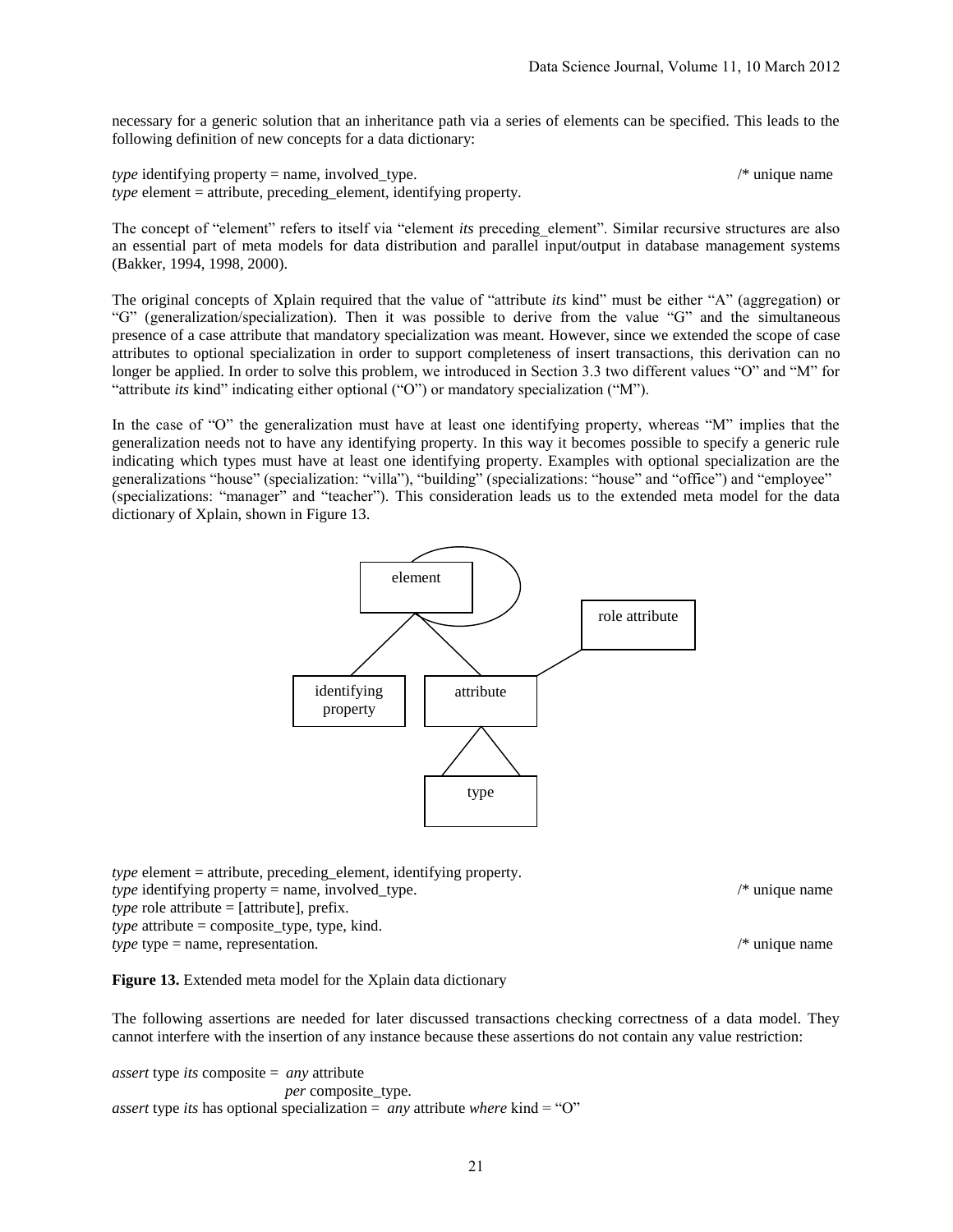*per* type. *assert* type *its* has mandatory specialization = *any* attribute *where* kind = " $M$ " *per* type. *assert* type *its* is a generalization = (has optional specialization *or* has mandatory specialization). *assert* type *its* is a specialization = *any* attribute *where* kind = "O" *or* kind = "M" *per* composite\_type. *assert* type *its* number of case attributes = *count* attribute *where* type *its* name = *"case" per* composite\_type. *assert* type *its* has optional non-disjoint specialization = (number of case attributes > 1). *assert* attribute *its* prefix = *some* role attribute *its* prefix *per* attribute.

The *some* function produces a single random result (an empty result is specified as "*void"*). However, in this case this single result can only be a prefix or "void" because there is at most one role attribute per attribute.

Many correctness checks are required because not all required rules are inherent in the meta model. These checks can be specified in terms of assertions, but then some assertions will be triggered during the specification of types and attributes. For example, the following assertion for "type *its* correctness", dealing with the required minimal number of identifying properties per type, is triggered by the insertion of a new type and could require some additional insertions in the case of some composite types:

*assert* type *its* number = *count* identifying property *per* involved type. *assert* type *its* correct (*true*) = (composite *and* (*not* is a generalization *and not* is a specialization *and* number  $\geq 1$ *or* has optional specialization *and* number  $\geq 1$  *or* has mandatory specialization *and* number  $= 0$ *or* is a specialization *and* number  $\geq 1$  *or not* composite *and* number = 0).

In order to prevent this interference during the specification of a data model it is better to separate concerns, thus to use checking transactions that must be executed by a database administrator after completing the registration of all types, attributes and role attributes. We can distinguish four main tasks for such checking transactions:

1. Checking the correctness of a data model.

For example, in the case of generalization/specialization each specialization block is identified by the prefix in the attribute referring from a specialization to the generalization. It is required that the same prefix is applied in the involved case attribute.

- 2. Checking the required minimal number of identifying properties. Each composite type must have at least one identifying property, but in the case of mandatory specialization the generalization needs not to have any identifying property.
- 3. Checking the required minimal number of elements. Each identifying property must have at least one element (based on an attribute) referring to that identifying property.
- 4. Checking the correctness of elements. The recursive definition of the concept "element" as such does not enforce that a sequence of elements is correctly specified, so a check for correctness is necessary.

We can specify the required checks in the language of Xplain or we describe them. Because of the structure of the extended meta model it makes sense to register meta data and check their correctness in the following order:

- 1. Data model (types, attributes and role attributes),
- 2. Identifying properties (they refer to a composite type) and
- 3. Elements (they refer to an identifying property).

The required checking transactions will be discussed extensively in Appendix I.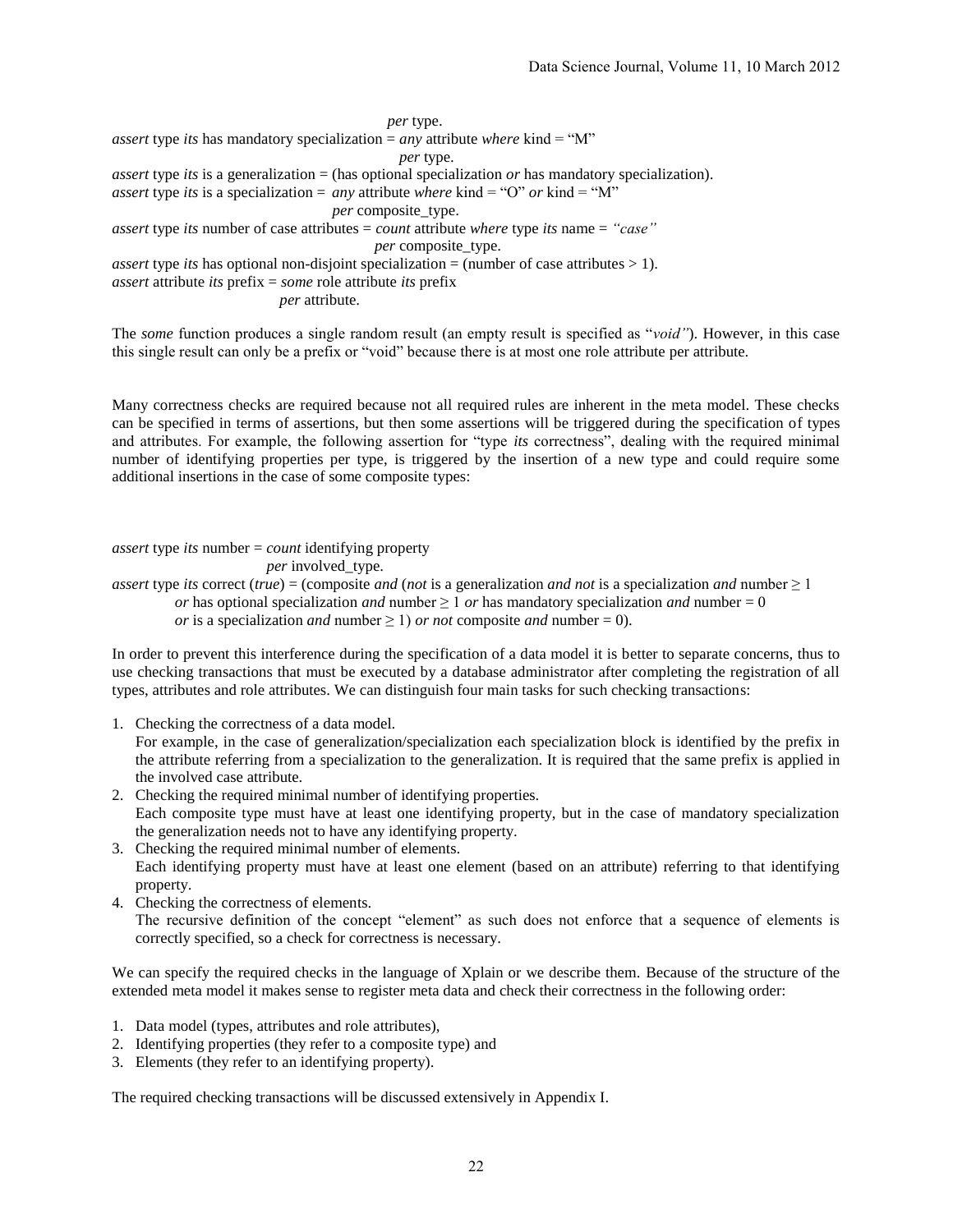# **7 DISCUSSION**

One principle in Xplain databases remains unchanged: each instance of a composite type has a single, unmodifiable identifier. This is an essential difference with the relational language SQL that allows for a composite primary key even when consisting of modifiable attributes (Connolly, Begg, & Strachan, 1995). A modification of such a key can lead to time consuming consequences for data management, especially when a modifiable primary key is referenced by a foreign key in another relation.

Although convertibility of instances is not an incorrect criterion for uniqueness of instances, it is not always a satisfactory correctness criterion for instances. In Section 2.2 the example based on Figure 1 showed that incorrect instances can lead to derivations producing wrong results. The same problem can occur in the case of recursive calculations (Section 2.1). Aiming at a generic standard solution, stricter rules for correctness of instances should be specified in terms of identifying properties, even if convertibility of instances happens to be a satisfactory criterion for correctness of instances. Therefore we introduced new concepts supporting the specification of identifying properties and their constituting elements. Correctness of these data can be supported by checking transactions if the following standard solution is applied:

Each composite type must have at least one identifying property. The only exception is that a mandatory generalization need not have any identifying property (examples: the furniture case with "product" and the bank case with "office", both in Section 3.3). In this standard solution it is even possible (see the bank case) that a specialization inherits an identifying property from its generalization. However, if a composite type has more than one identifying property, it is the responsibility of a database designer to specify all required identifying properties.

An alternative is to use the same proposed meta model without applying the proposed standard solution. In many cases it is sufficient to specify an identifying property for only a generalization. For example, if we specify an identifying property for the generalization "building" (specializations: "house" and "office"), then there is no need to specify any identifying property for the specializations. However, such ad hoc choices cannot be checked for correctness by predefined transactions because they do not comply with the described standard solution. Allowing such ad hoc decisions would imply a heavier burden for a database designer.

Berend de Boer and Johan ter Bekke (2001) showed that data definitions and queries in Xplain can be transformed into correct SQL specifications (ter Bekke, 1994, 1995, 1999). Contrary to this conversion, the present paper opens the possibility for a reverse transformation, which is very important considering the large number of existing relational databases. The Xplain-DBMS has a facility to import records from other databases (ter Bekke, 1998). If the relational data have a composite primary key, then Xplain can automatically generate the single identifier for each instance to be inserted. However, it probably is better to execute other modifications (corrections) in the relational database itself, in particular because of the need to check for referential integrity. Possible complications are: foreign keys with a "null" value or foreign keys consisting of many attributes, to be replaced by a single foreign key. The advantage obtained by such a transformation is that the Xplain language can be used. This language is more suitable for end user computing than SQL because in Xplain join operations and nested queries need not and cannot be specified, which is also important for database security. For example, in many cases security holes can be attributed to improperly formed SQL queries (North, 2010). We have demonstrated (ter Bekke, 1997; Bakker & ter Bekke, 2001) that the Xplain language is better and simpler structured than SQL, which makes it easier to prevent improperly specified queries. This is extremely important in open systems accessible via the Internet.

Unfortunately, the extension of Xplain with recursive operations was the last main improvement Johan ter Bekke was able to implement. Considering the strict dependency between data manipulation and data structure in the Xplain-DBMS - also in the case of recursive operations - we may consider his work as an essential contribution to the field of database management systems but also to end user computing. Moreover, his work also demonstrates that query-functionality is limited by data structure as defined by a data model. The present paper has shown that in many cases - with or without generalization/specialization - convertibility of instances is not a satisfactory requirement for correctness of instances and that additional uniqueness rules - using identifying properties - have to be applied in order to guarantee that (recursive) calculations in queries produce correct results.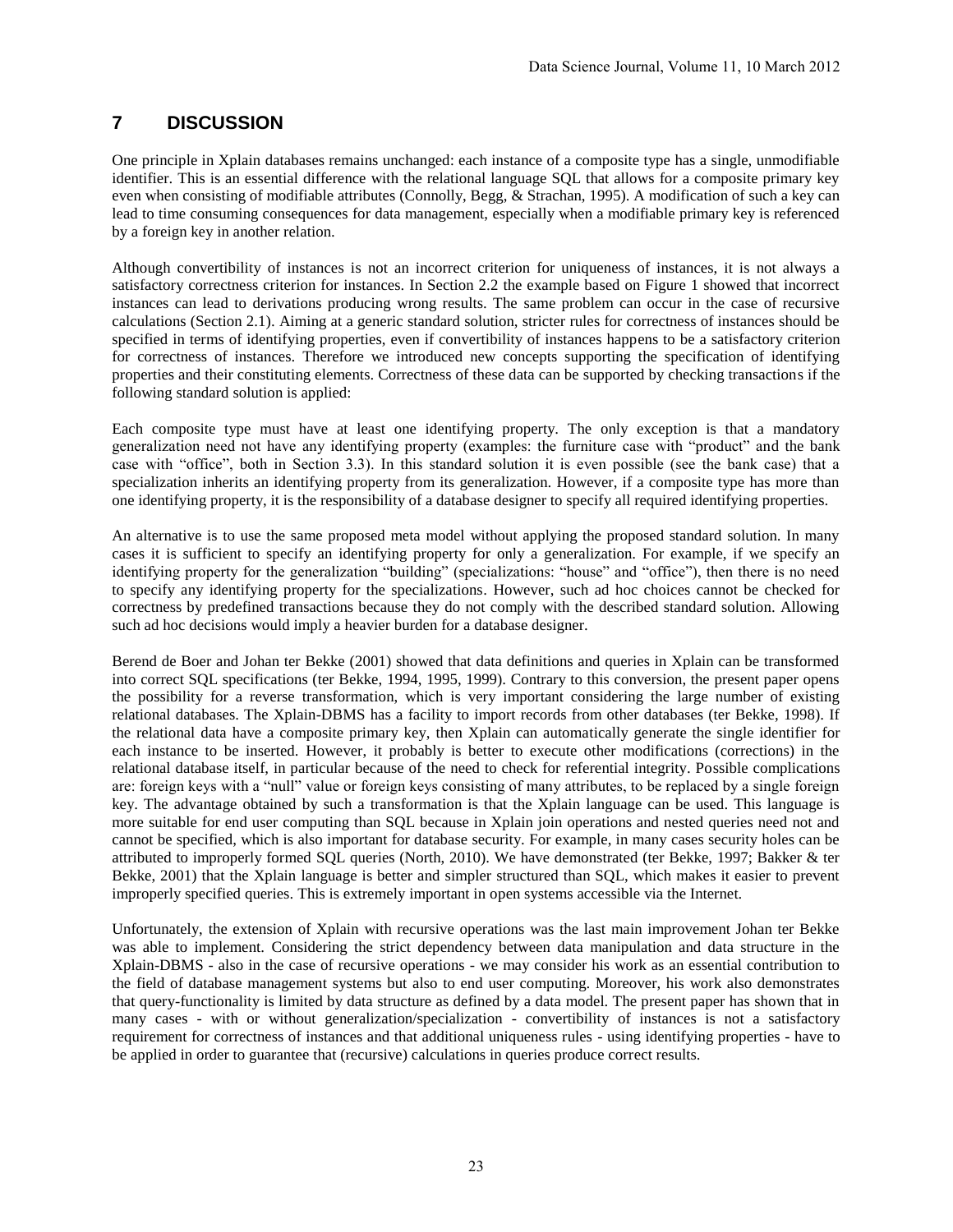# **8 ACKNOWLEDGEMENT**

The author would like to thank the reviewers and also Berend de Boer and Martin van Dinther for their valuable comments on earlier versions of the present paper.

### **9 REFERENCES**

Aho, A.V., Hopcroft, J.E., & Ullman, J.D. (1974) *The Design and Analysis of Computer Algorithms*, Addison-Wesley, Reading (MA), p. 208.

Bailey, D.A. (1999) *Java structures: Data structures in JAVA for the principled programmer*, MacGraw-Hill, Boston, USA.

Bakker, J.A. (1994) A semantic approach to enforce correctness of data distribution schemes, *The Computer Journal 37 (7),* pp. 561-575.

Bakker, J.A. (1998) An extended meta model for conditional fragmentation, *Proceedings 9th International Conference on Database and Expert Systems Applications DEXA'98,* Vienna, Austria, Eds. Quirchmayr, G., Schweighofer, E. & Bench-Capon, T.J.M., Lecture Notes in Computer Science 1460, pp. 702-715.

Bakker, J.A. (2000) A semantic framework for the design of data distribution schemes, *Proceedings 11th International Workshop on Database and Expert Systems Applications,* Greenwich, London, UK, Eds. Tjoa, A.M., Wagner, R.R. & Al-Zobaidie, A., pp. 653-660.

Bakker, J.A. (2000) Semantic partitioning as a basis for parallel I/O in database management systems, *Parallel Computing 26*, pp. 1491-1513.

Bakker, J.A. & Bekke, J.H. ter (2001) Maintaining derived information using dynamic rule ordering, *Proceedings International Conference on Intelligent Systems and Control (ICSC 2001),* Clearwater, Florida, Ed. Hamza, M.H., pp. 253-260.

Bakker, Bert & Bekke, J. H. ter (2001) Foolproof query access to search engines, *Proceedings Third International Conference on Information Integration and Web-based Applications & Services (IIWAS 2001)*, Linz, Austria, Eds. Winiwarter, W., St. Bressan, St. & Ibrahim, I.K., pp. 389 - 394.

Bakker, J.A. & Bekke, J.H. ter (2002) Efficient maintenance of derived information in active databases, *Proceedings 6 th International Conference on Artificial Intelligence and Soft Computing,* Bannf, Canada, Ed. Leung, H., pp. 118- 122.

Bakker, J.A. & Bekke, J.H. ter (2004) A query language solution for fastest flight connections, *Proceedings IASTED International Conference on Databases and Applications*, Innsbruck, Austria, Ed. Hamza, M.H., pp. 197- 202.

Bakker, J.A. & Bekke, J.H. ter (2004) A query language solution for shortest path problems in cyclic geometries, *Proceedings IASTED International Conference on Databases and Applications*, Innsbruck, Austria, Ed. Hamza, M.H., pp. 203-207.

Bancilhon, F. & Ramakrishnan, R. (1986) An amateur's introduction to recursive query processing strategies, *Proceedings 1986 ACM SIGMOD International Conference on Management of Data*, Washington D.C., USA, pp. 16-52.

Bang-Jensen, J. & Gutin, G. (2001) *Digraphs: Theory, Algorithms and Applications*, Springer-Verlag, London, UK.

Bekke, J.H. ter (1980) Convertibility in databases, *Information Processing Letters 11*, number 4/5 (December 12), pp. 168-171.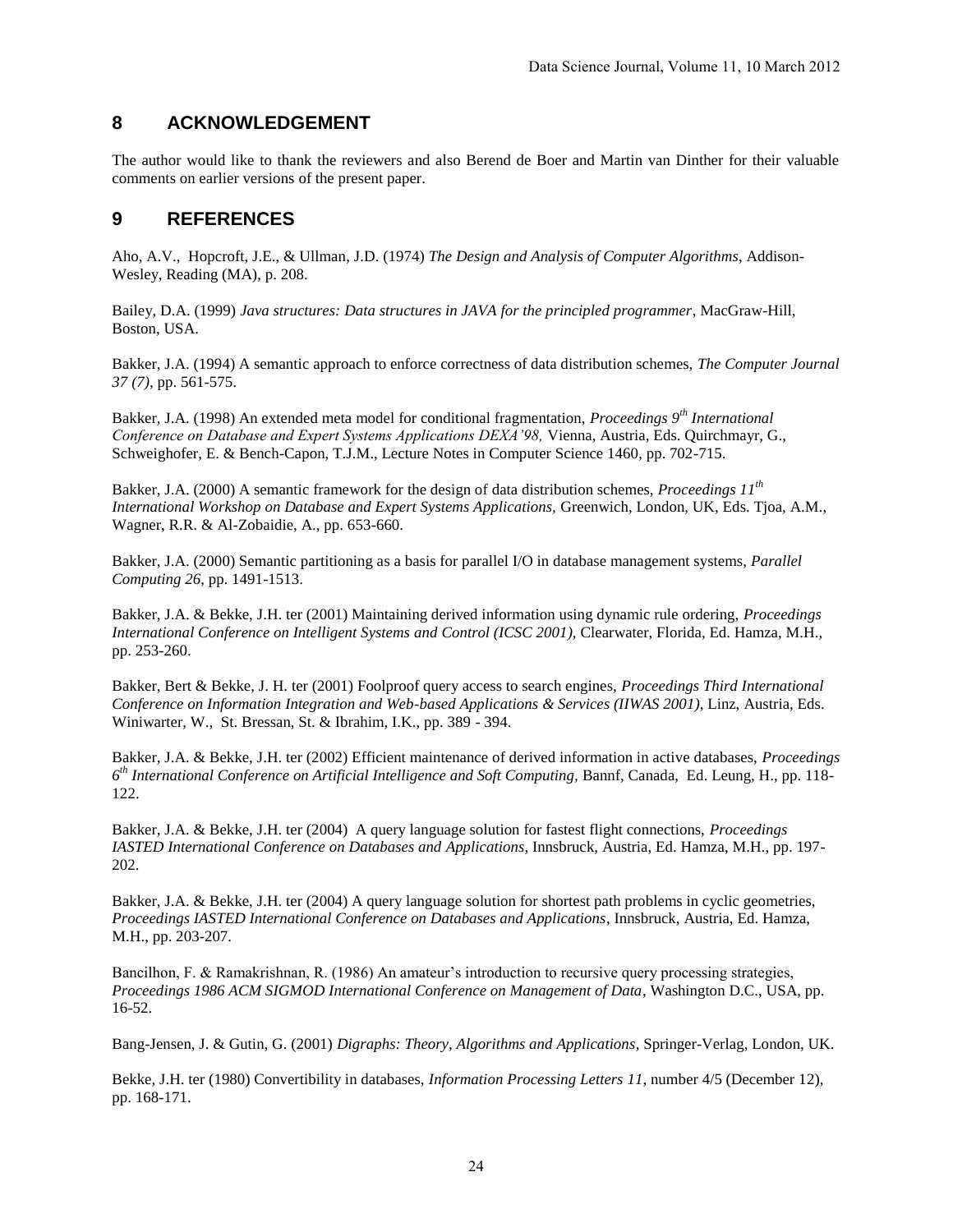Bekke, J.H. ter (1983) *Database Ontwerp,* Stenfert Kroese, Leiden, the Netherlands (in Dutch).

Bekke, J.H. ter (1991) *Semantic data modeling in relational environments*, doctoral thesis, Delft University of Technology, Delft, the Netherlands.

Bekke, J.H. ter (1992) *Semantic Data Modeling*, Prentice Hall International, Hemel Hempstead, UK.

Bekke, J.H. (1993) *Database Ontwerp,* Kluwer Bedrijfswetenschappen, Deventer, the Netherlands (in Dutch).

Bekke, J.H. ter (1994) Complex values in databases, *Proceedings International Conference on Data and Knowledge Systems for Manufacturing and Engineering,* Hong Kong, Ed. Chen, N., pp. 449-455.

Bekke, J.H. ter (1995) Meta modeling for end user computing, *Proceedings Workshop on Database and Expert Systems Applications DEXA 1995,* London, UK, Eds. Revell, N. & Tjoa, A. M., pp. 267-273.

Bekke, J.H. ter (1997) Can we rely on SQL?, *Proceedings 8th International DEXA Workshop,* Toulouse, France, Ed. Wagner, R.R., IEEE Computer Society, pp. 378-383.

Bekke, J.H. ter (1997), Advantages of a compact semantic meta model, *Proceedings 2nd IEEE Metadata Conference*, Silver Spring, USA. Retrieved from the World Wide Web, February 11, 2012: <http://www.computer.org/conferen/proceed/meta97/papers/jterbekke/jterbekke.html>

Bekke, J.H. ter (1998) *Xplain manual* (in Dutch), version 5.4, Delft University of Technology, Delft, the Netherlands (in Dutch).

Bekke, J.H. ter (1999) Semantic requirements for databases in casual environments, *Electronic Proceedings of SAICSIT '99: Prepare for the New Millennium,* Johannesburg, South Africa, Ed. P. Machanick, pp.1-10.

Bekke, J.H. ter & Bakker, J.A. (2001) Limitations of relationships constructed from coinciding data, *Proceedings International Conference on Intelligent Systems and Control (ICSC 2001)*, Clearwater, Florida, USA, Ed. Hamza, M.H., pp. 247 - 252.

Bekke, J.H. ter & Bakker, J.A. (2002) Content-driven Specifications for Recursive Project Planning Applications, *Proceedings IASTED International Conference on Applied Informatics*, Innsbruck, Austria, Ed. Hamza, M.H., pp. 448-452.

Bekke, J.H. ter & Bakker, J.A. (2002) Recursive queries in product database, *Proceedings 5th International Conference on Flexible Query Answering Systems (FQAS 2002)*, Copenhagen, Denmark, October 27-29, Lecture Notes in Computer Science (Subseries LNAI) Volume 2522, Eds. Andreasen, T., Motro, A., Christiansen, H. & Legind Larsen, H., Springer-Verlag, Berlin-Heidelberg, pp. 44-55.

Bekke, J.H. ter & Bakker, J.A. (2003) Modeling and Querying Recursive Data Structures I: Introduction, *Proceedings 7th International Conference on Artificial Intelligence and Soft Computing,* Banff , Canada, Ed. Leung, H., pp. 278-282.

Bekke, J.H. ter & Bakker, J.A. (2003) Modeling and Querying Recursive data Structures II: A Semantic Approach, *Proceedings 7th International Conference on Artificial Intelligence and Soft Computing*, Banff, Canada, Ed. Leung, H., pp. 283-289.

Bekke, J.H. ter & Bakker, J.A. (2003) Fast recursive data processing in graphs using reduction, *Proceedings IASTED International Conference on Applied Informatics*, Innsbruck, Austria, Ed. Hamza, M.H., pp. 490-494.

Boer, Berend de & Bekke, J.H. ter (2001) Applying semantic database principles in a relational environment, *Proceedings International Symposium Applied Informatics (AI2001),* Innsbruck, Austria, Ed. Hamza, M.H., pp. 400- 405.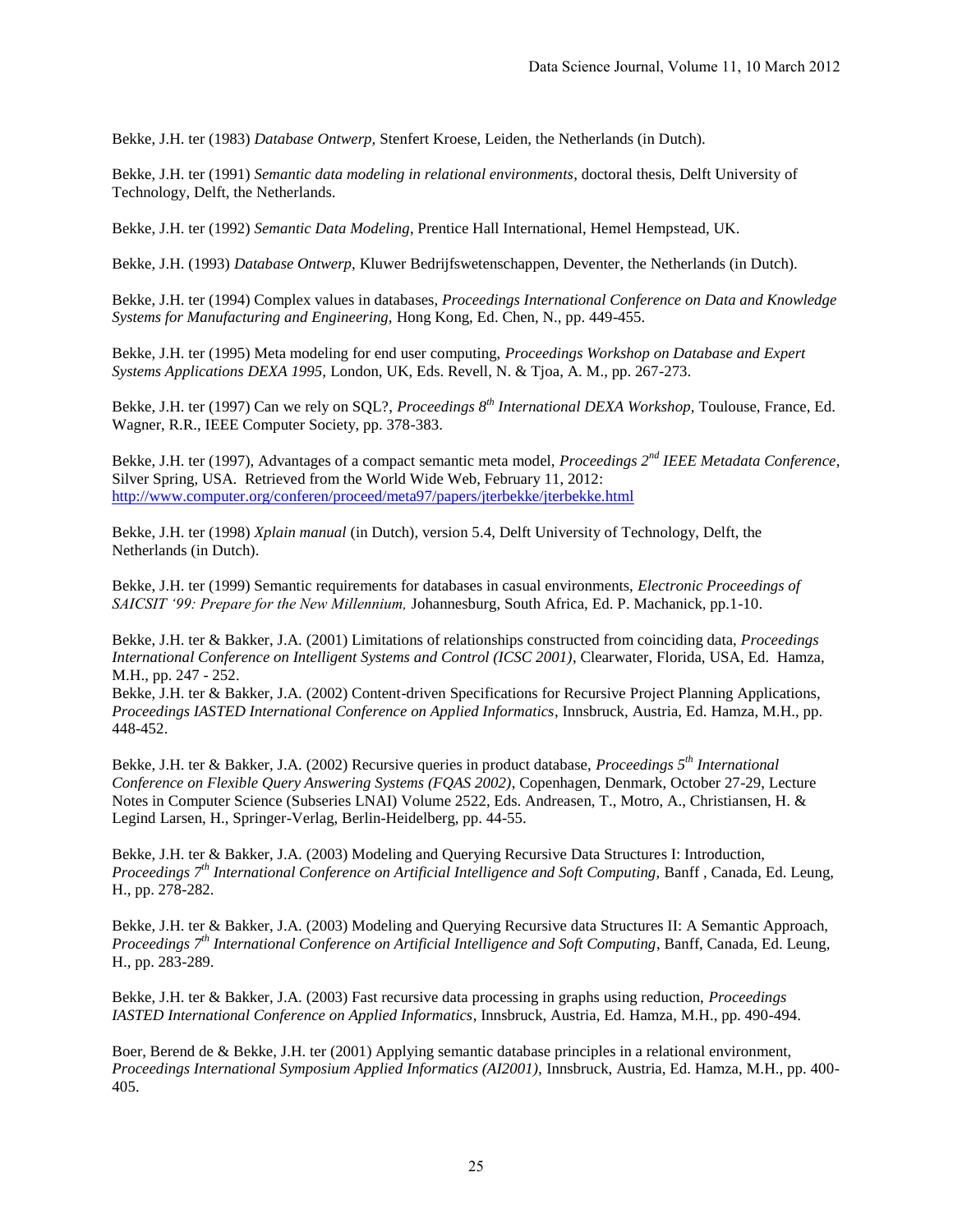Codd, E.F. (1970) A relational model of data for large shared data banks, *Communications of the ACM 13,* pp. 377- 387.

Connolly, T., Begg, C., & Strachan, A. (1995) *Database Systems, A practical approach to design, implementation*  and management, 6<sup>th</sup> ed., Addison-Wesley, Reading (MA).

Dar, S. & Ramakrishnan, R. (1994) A performance study of transitive closure algorithms, *ACM SIGMOD Record, 23*, pp. 454-465.

Elmasri, R. & Navathe, S.B. (2010) *Fundamentals of Database Systems*, 6<sup>th</sup> ed., Addison-Wesley.

Karayiannis, A. & Loizou, G. (1978) Cycle detection in critical path networks, *Information Processing Letters, 7,*  pp. 15-19.

Molluzzo, J.C. (1986) *A first course in discrete mathematics*, Wadsforth, Belmont CA.

North, K. (2010) Terabytes to Petabytes: Reflections 1999-2009, *Dr. Dobb's*, January 4. Retrieved from the World Wide Web, February 13, 2012:<http://drdobbs.com/blogs/architecture-and-design/228701466>

Rolland, F. (1998) *The essence of databases*, Prentice Hall, Hemel Hempstead, UK.

Rosenthal, A., Heder, S., Dayal, U. & Manola, F. (1986), Traversal Recursion: A Practical Approach to Supporting Recursive Applications, *Proceedings ACM SIGMOD International Conference on Management of Data*, Washington D.C., USA, pp. 166-176.

Smith, J.M & Smith, D.C.P. (1977) Database abstractions: aggregation, *Communications of the ACM 20*, pp. 405- 413.

Smith, J.M. & Smith, D.C.P. (1977) Database abstractions: aggregation and generalization, *ACM Transactions on Database Systems 2*, pp. 105-133.

Suciu, D. & Paredaens, J. (1994) Any algorithm in the complex object algebra with power set needs exponential space to compute transitive closure, *Proceedings ACM SIGACT-SIGMOD-SIGART Symposium on Principles of Database Systems*, Minneapolis, Minnesota, USA, pp. 201-209.

Ullman, J.D. & Widom, J. (1997) *A first course in Database Systems*, Prentice Hall, Hemel Hempstead.

Many of these publications and related work can be found via <http://www.jhterbekke.net/publications.html>

# **APPENDIX I**

# **I.1 Checking the correctness of a data model**

Some of the required rules (assertions) are already mentioned in relation to Figure 10. It makes sense to check the underlying data model for correctness. For example, the prefix of a case attribute must be equal to the prefix in an attribute referring from a specialization to a generalization. Further, for each composite type the number of case attributes must be equal to the number of specialization blocks. In the case of disjoint specialization the block number must be one. If a type is not a specialization and also not a generalization then its block number must be zero. In the case of optional non-disjoint specialization there must be two or more blocks (for example, "employee" has overlapping specializations "teacher" and "manager").

*extend* type *with* block number = *count* attribute *its* prefix *where* kind = "O" *or* kind = "M"  *per* type. *extend* type *with* correct = (number of case attributes = block number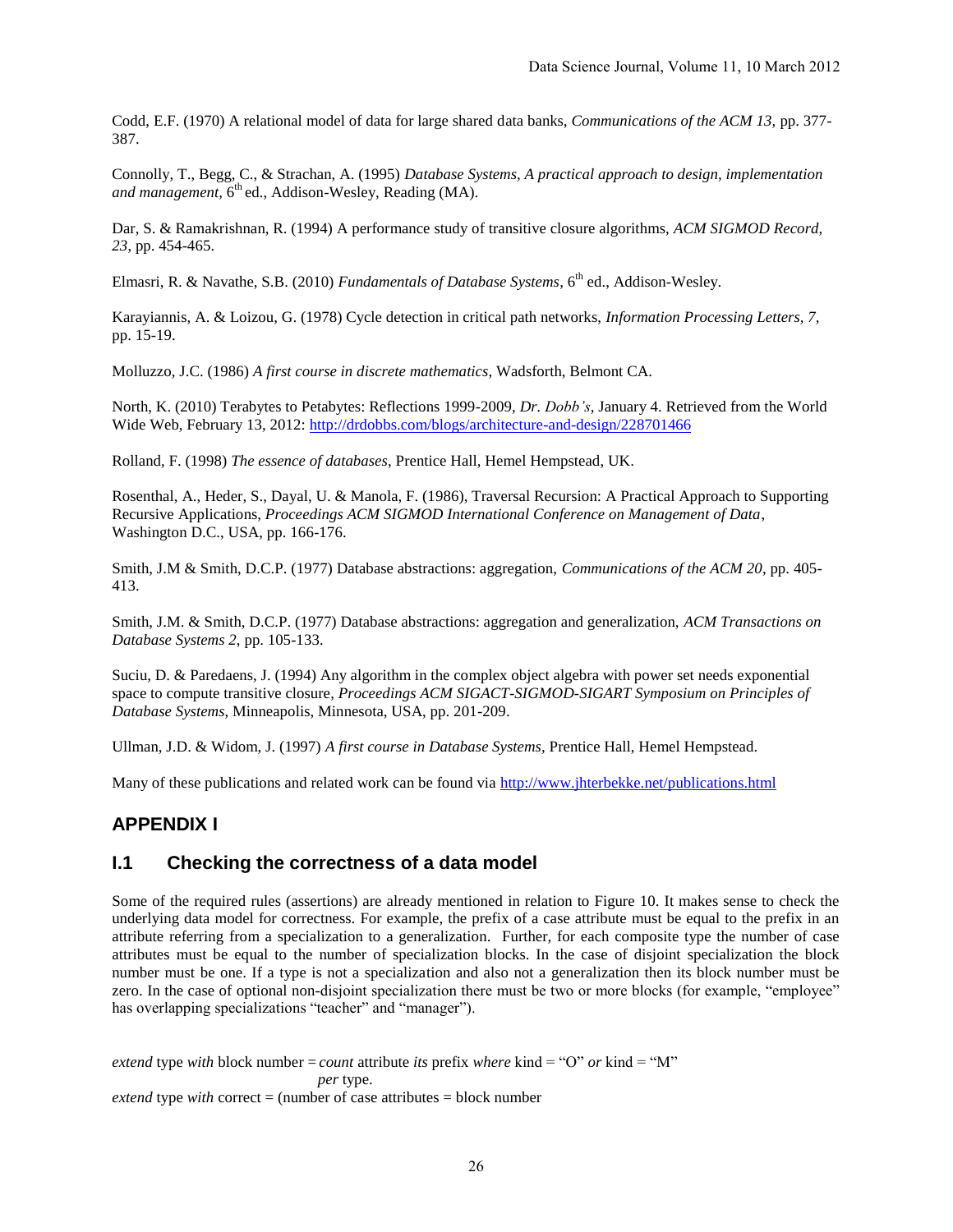*and* has optional specialization *and* block number = 1 *or* has mandatory specialization *and* block number = 1  *or* has optional non-disjoint specialization *and* block number > 1 *or not* is a generalization *and not* is a specialization *and* block number = 0)).

*get* type *its* name, number of case attributes, block number *where* composite *and not* correct.

The prefix in a case attribute must be equal to the prefix in the attribute referring from a specialization to a generalization:

*extend* type *with* block name  $1 =$  *some* attribute *its* prefix *where* kind = "O" *or* kind = "M"  *per* type.

*extend* type *with* block name 2 = *some* attribute *its* prefix

 *where* kind = "O" *or* kind = "M" *and not* prefix = type *its* block name 1

 *per* type.

*extend* attribute *with* correct prefix = (type *its* name = *"case" and* (prefix = composite\_type *its* block name 1

*or* prefix = composite\_type *its* block name 2) *or not* type its name = *"case*".

*get* attribute *its* composite\_type *its* name *where* type *its* name = *"case" and not* correct prefix.

In a similar way more block names can be copied into derived attributes of a generalization.

### **I.2 Checking the required minimal number of identifying properties**

An identifying property must have a unique name and must be specified through a set of (possibly inherited) elements. Further, "identifying property *its* involved\_type" must be a composite type. Incorrectly specified identifying properties are retrieved by:

*get* identifying property *its* name, involved\_type *its* name *where not* involved\_type *its* composite.

It is also required that almost each composite type has at least one identifying property. Only a generalization with mandatory specialization needs not to have any identifying property:

*extend* type *with* number = *count* identifying property *per* involved\_type. *extend* type *with* correct = (*not* is a generalization *and not* is a specialization *and* number > 0 *or* has optional specialization *and* number > 0 *or* has mandatory specialization *and* number = 0

*or* is a specialization *and* number > 0 *or not* composite *and* number = 0).

*get* type *its* name, number of identifying properties *where* composite *and no*t correct.

However, the number of identifying properties a type must have cannot be derived from a data model. This remains the responsibility of the involved database designer. An example of a composite type with two identifying properties is "department" (Section 2, Table 4).

#### **I.3 Checking the required minimal number of elements**

The number of elements per identifying property must be at least one:

*extend* identifying property *with* number of elements = *count* element  *per* identifying property. *get* identifying property *its* name, involved\_type *its* name, number of elements *where* number of elements  $= 0$ .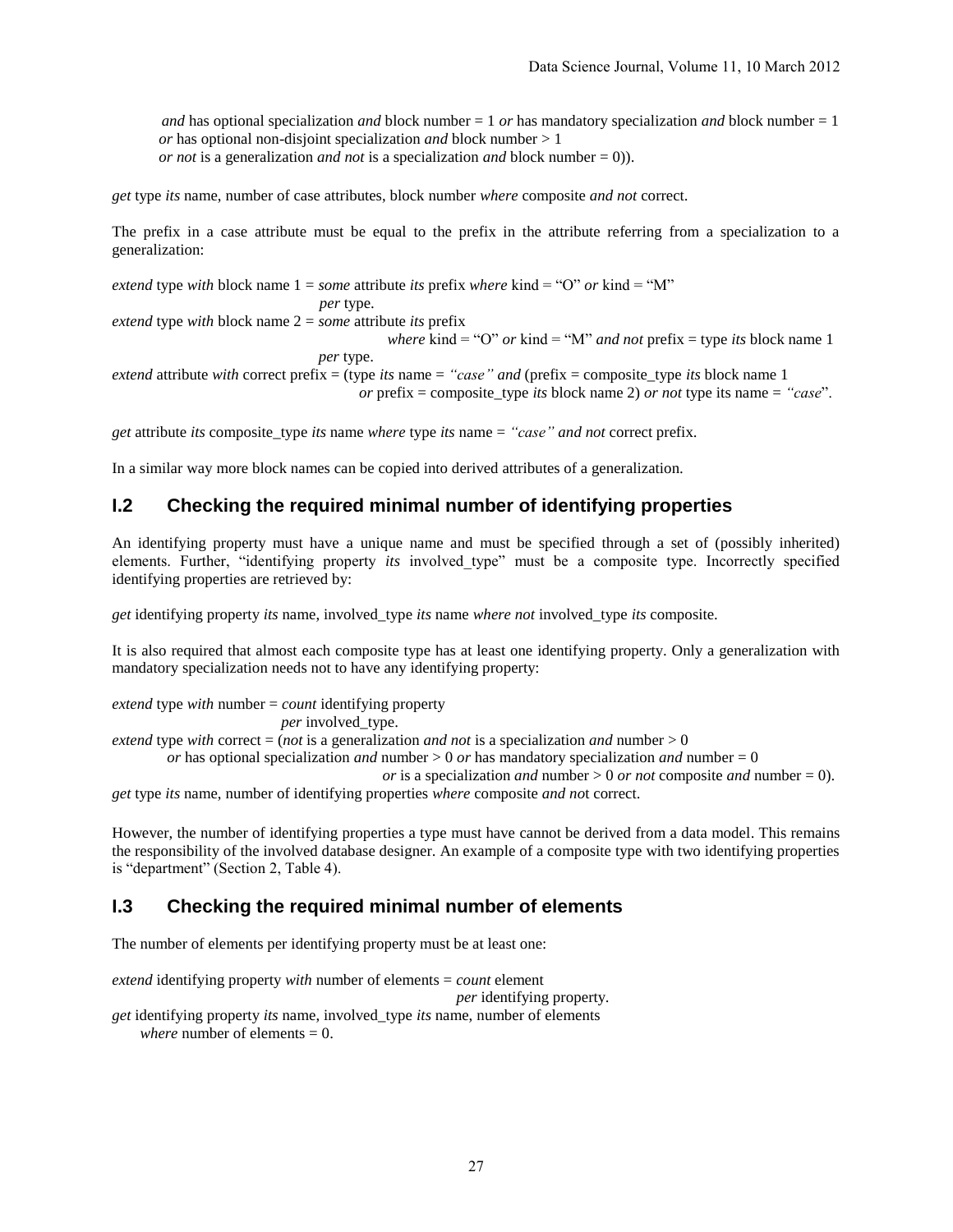# **I.4 Checking the correctness of elements**

Elements in a path belong to the same identifying property. Therefore "element *its* identifying property" must be equal to "element *its* preceding\_element *its* identifying property". This rule does not apply if an element is not preceded by another element (it is a first or 'lowest' element in a path). Then it is necessary to apply a special value such as "0" for "element *its* preceding\_element". For example, the element participating in the identifying property of "chest", based on the attribute "product *its* description" (Section 4.3) is not preceded by any element.

For a really existing preceding element, "element *its* attribute *its* type" must be equal to "element i*ts* preceding element *its* attribute *its* composite type". An example is "chest *its* product *its* weight" participating in the identifying property of "chest". Here "chest *its* **product**" corresponds with a last path element ('highest' in a path) preceded by an element based on the attribute "**product** *its* weight". An element not referenced by another element has the last position in a path, and therefore this "element *its* attribute *its* composite type" must be equal to "element *its* identifying property *its* involved type". An example is the last element in the path "branch *its* office *its* town", which corresponds with "branch *its* office", an attribute of the type "branch". Other examples are last elements without a preceding element. They are based on an intrinsic attribute, for example elements based on attributes of the generalization "house" (Section 4.1).

*extend* element *its* has last position = *nil* element *per* preceding element. *extend* element *with* correct position = (has last position *and* attribute *its* composite\_type = identifying property *its* involved\_type *or not* has last position *and not* attribute *its* composite type = identifying property *its* involved\_type). *extend* element *with* correct = (correct position *and* (preceding element = 0) *or* attribute *its* type = preceding\_element *its* attribute *its* composite\_type *and* identifying property = preceding element *its* identifying property)).

*get* element *its* identifying property *its* name, preceding\_element *its* identifying property *its* name, attribute *its* type *its* name, preceding\_element *its* attribute *its* type *its* name, correct position *where not* correct.

An identifying property can be specified in the Xplain language by a correctly ordered list of (inherited) attributes after the name of an identifying property. In this way the problem of redundancy in the last element can be avoided because the first attribute mentioned after "*identifying property* <name> = " corresponds with the last element in a path and belongs to the composite type for which the identifying property is specified. For example, we can design a language syntax that allows us to specify the identifying property of "chest" as:

#### *identifying property* chest idprop =

chest *its* number of drawers, chest *its* depth, chest *its* width, chest *its* height, chest *its* kind of wood, chest *its* product *its* description, chest *its* product *its* weight, chest *its* product *its* production\_cost.

The DBMS can derive that the definition of this identifying property includes the involved type "chest" and five elements without a preceding element (preceding element  $= 0$ ) and three different last elements based on the same referencing attribute "chest *its* product" but with different preceding elements based on different attributes of the type "product".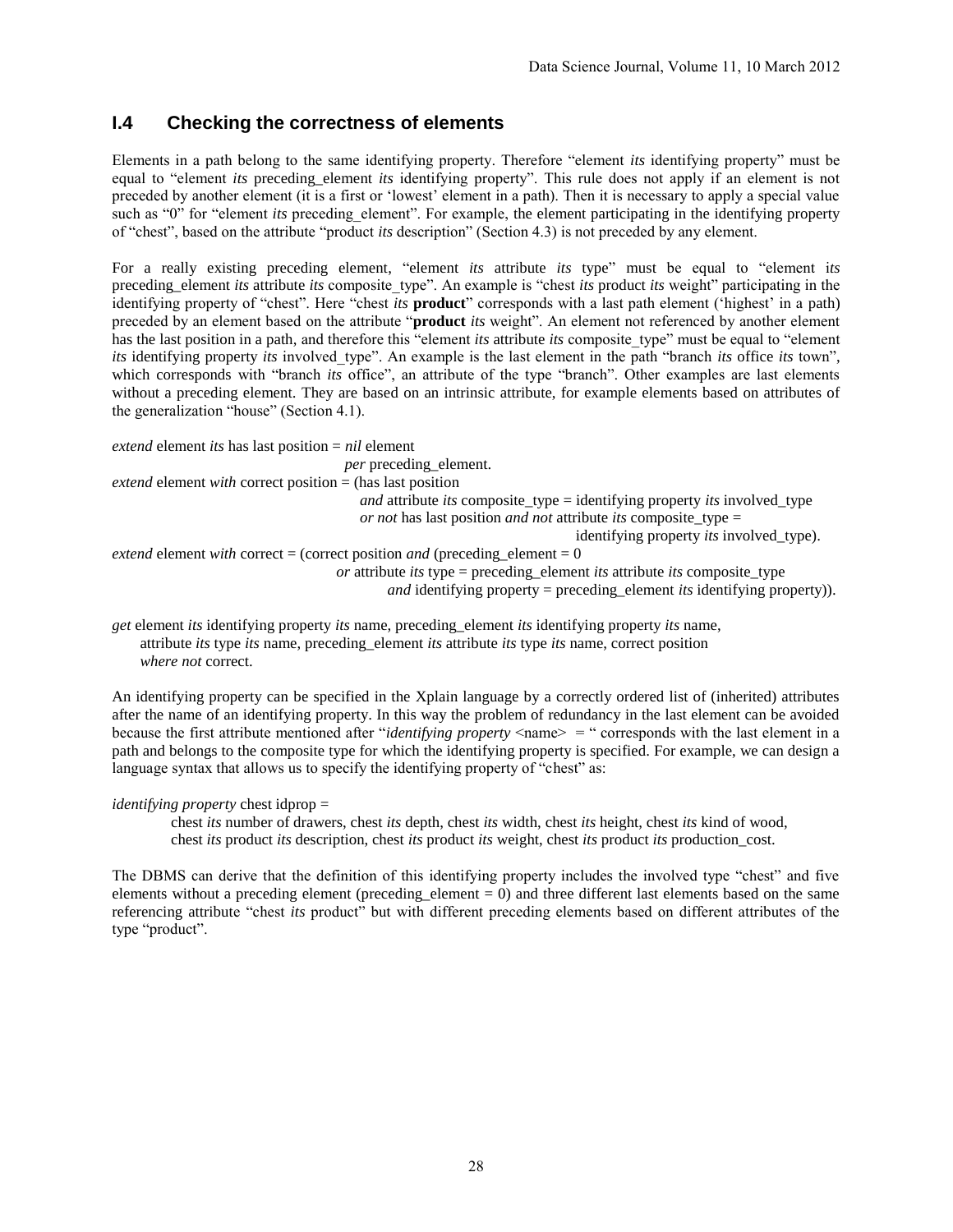## **APPENDIX II**

In this appendix we describe cycle detection, graph reduction and the ordering of data to be processed. Together they are the basis for safe recursive operations by end users. Graphs can be based on the following data definitions:

*type* node (A2) = description (A30). /\* nodes identified by one or two characters *type* arc (I2) = from\_node (A2), to\_node (A2), length (R3,1). /\* arcs identified by an integer *type* arc  $(I2)$  = from\_node  $(A2)$ , to\_node  $(A2)$ , length  $(R3,1)$ .

### **II.1 Cycle detection**

In Figure 14 we show a directed graph containing a cycle (BDEB):



**Figure 14.** An example of a directed graph with a cycle

The following steps constitute the first reduction step:

- 1. Find the nodes without any incoming arc (here: node A).
- 2. Remove the arcs starting in the nodes without any incoming arc (here: arcs (AC), (AD) and (AB)).
- 3. Remove the nodes not connected with any other node (here: node A).

The result is shown in the following Figure 15:



**Figure 15.** Result of the first reduction step

The next reduction step produces the graph in Figure 16:



**Figure 16.** Result of the second reduction step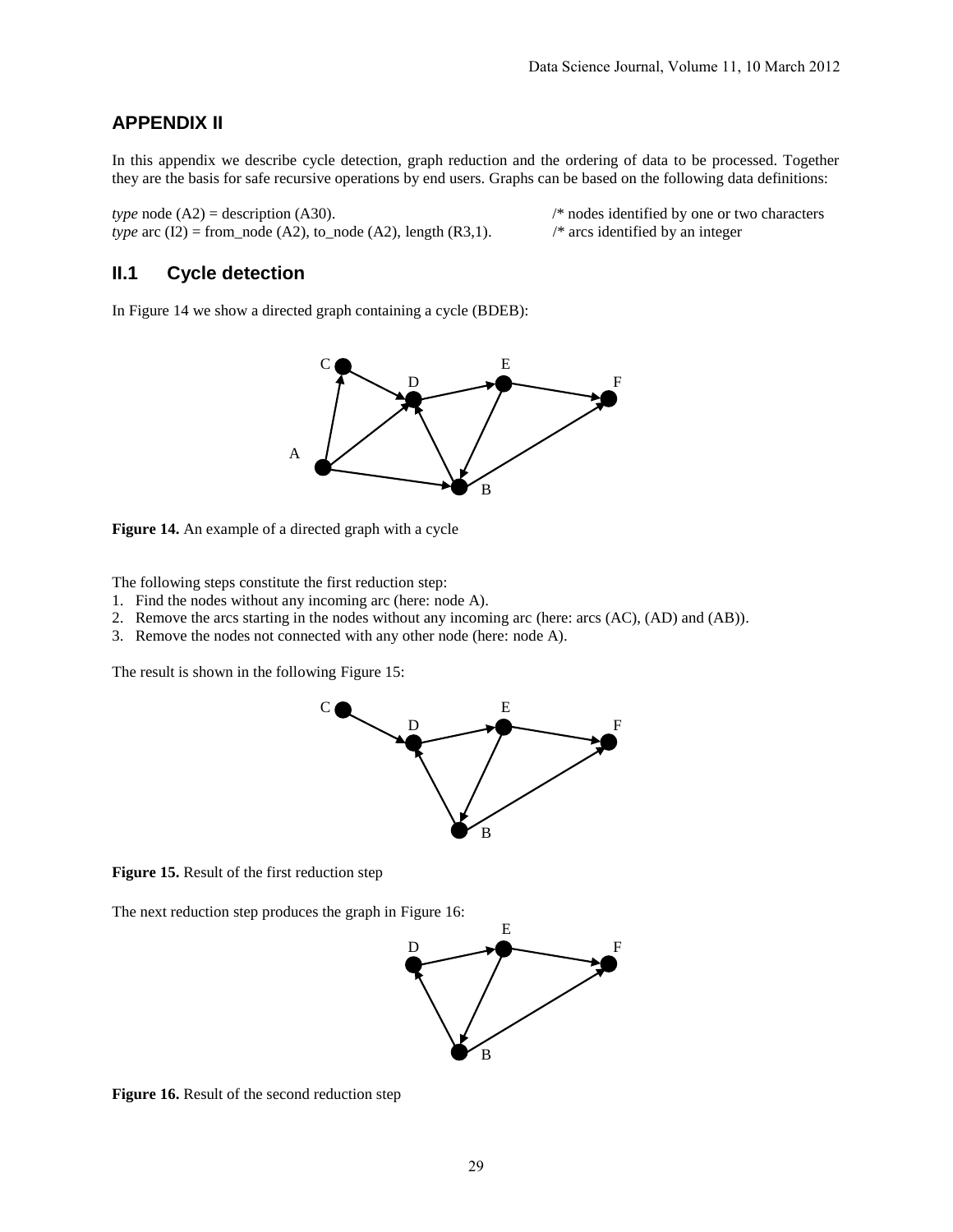Now there are no more nodes without any incoming arc and the reduction process continues with finding the nodes without any outgoing arc (here: F): this is reverse reduction. Now the arcs ending in these nodes have to be removed. Figure 17 shows the result:



**Figure 17.** Result of the first reverse reduction

Further reduction is impossible because of the cycle (Bang-Jensen & Gutin, 2001). Xplain informs the user on the arcs and nodes in a cycle. In Xplain cycle detection is an integral part of the algorithm translating a cascading update command into a well ordered processing of the data in arcs. The following section shows an example of ordering and data processing.

### **II.2 Ordering and data processing**

The following example shows that ordering occurs during graph reduction. Table 7 presents the data on arcs and nodes, whereas Figure 18 shows the corresponding directed acyclic graph including the length of arcs and the initial value of the derivable attribute "node *its* firstdist" for each node. Their meaning will become clear after reading the following query specifying a solution for finding the shortest distance between a start node and a finish node. The kind of processing depends on the function used by the cascade command. The query approach determines for each node the distance to the start node (node *its* firstdist) using reduction and the distance (node *its* seconddist) to the finish node using reverse reduction. As an initialization the first extend operation assigns a value for the distance between a node and the start node that is larger than the longest possible path, which occurs if the graph is a linear sequence of arcs. This distance must be updated for the start and finish nodes. The first six commands have to deal with user interaction, so that at run time start and finish node can be entered:

*value* start = input (a1) "Enter the start node (a letter): ". *value* finish = input (a1) "Enter the finish node (a letter): ". *value* text1 = "start: ". *value* text1 = "start: ".<br> *value* text1. *value* start.<br>
/\* Two print commands.<br>
/\* Two print commands. /\* Two print commands. *value* text2 = "finish: ". *value* text2. *value* finish. *newline. value* maximum = *total* arc *its* length. /\* A path cannot be longer than "maximum" (here 409). *extend* node *with* firstdist = maximum. /\* Initialization of "node *its* firstdist". *extend* node *with* firstdist = maximum. *update* node start *its* firstdist = 0. /\* This value is not affected by the cascading update. *cascade* node *its* firstdist = *min* arc *its* length + from\_node *its* firstdist *per* to node. /\* Calculate the shortest distance to the start node.

In order to be able to find the arcs and nodes lying on a shortest route we also have to apply reverse reduction in order to calculate the distance to the finish node ("node *its* seconddist"). Then the minimum value of "node *its* firstdist + node *its* seconddist" can be calculated, then the minimal value of this sum and finally the nodes participating in the shortest route(s) between start and finish are determined. There can be zero or more shortest routes between start and finish.

*extend* node *with* seconddist = maximum. /\* Second initialization *update* node finish *its* seconddist  $= 0$ .  $\frac{1}{2}$  Initialization for the finish node. *cascade* node *its* seconddist =  $min$  arc *its* length + to node *its* seconddist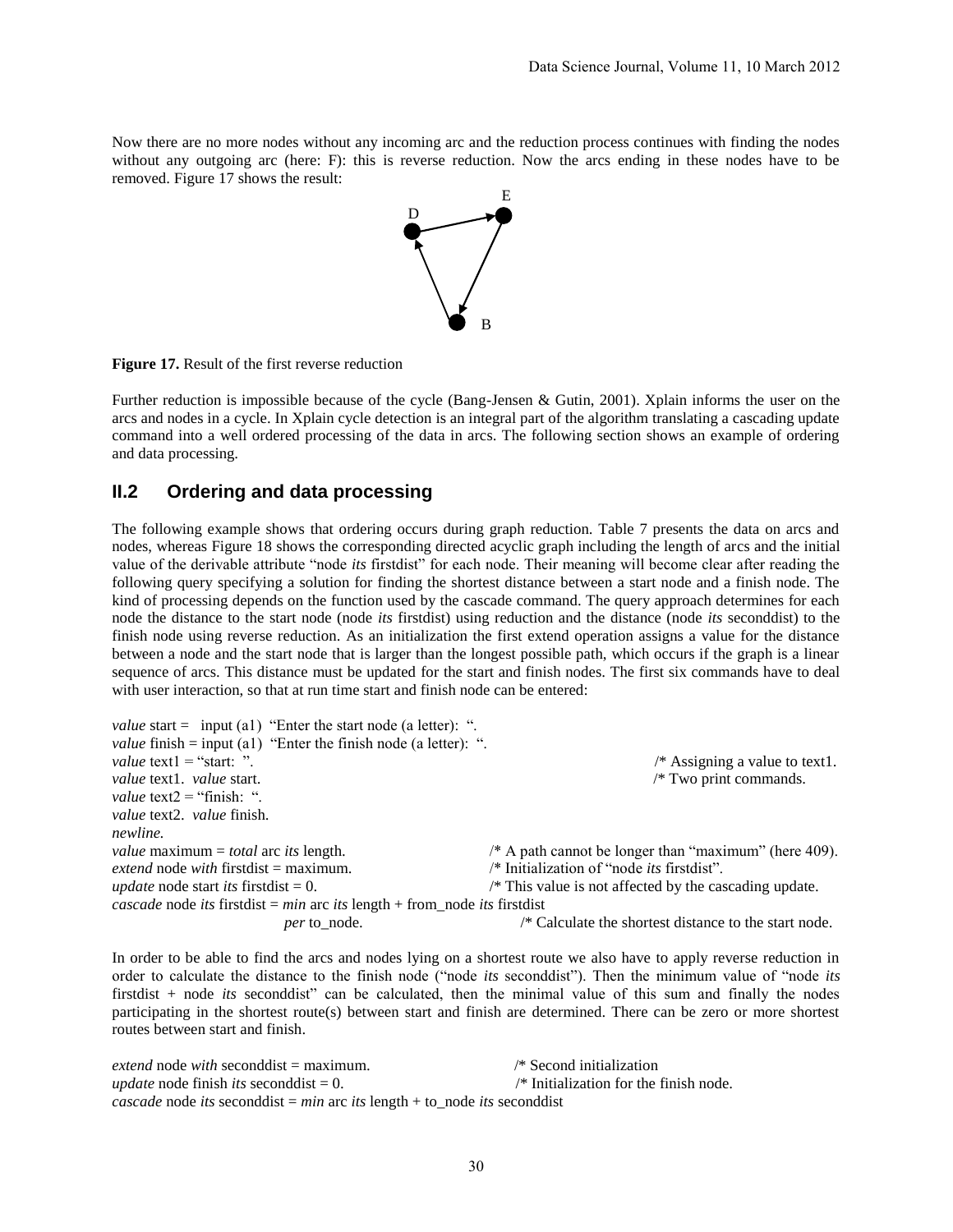*per* from\_node. /\* Calculate the shortest distance to the finish node. Now we can determine the nodes lying on a shortest route between start and finish: *extend* node *with* distance = firstdist + seconddist. /\* Distance to start + distance to finish. *value* minimum = *min* node *its* distance. /\* minimum: length of a shortest route. *extend* node *with* OK = (distance = minimum *and* minimum < maximum). /\* OK: node lies on a shortest route. Because there can be more than one shortest route between two nodes it makes sense to include the relative position of nodes to the position of the starting node: *value* highest = *count* arc.  $\frac{1}{2}$  /\* If the graph is a sequence of arcs. *extend* node *with* position = highest + 1.  $\frac{1}{2}$  /\* Initialization with the highest possible value. *update* node start *its* position = 1. /\* Initialization for the start node. *cascade* node *its* position = *min* arc *its* from\_node *its* position + 1 *per* to\_node. *value* comment1 = "The number of shortest routes from start to finish node is:". *value* comment1. *get count* arc *where* from\_node *its* OK *and* to\_node *its* OK *and* from\_node = start. *newline*. *value* comment2 = "Nodes lying on a shortest route from start to finish node:". *value* comment2. *newline*. *value* comment3 = "node id., position, firstdist, seconddist, distance". *value* comment3. *get* node *its* position, " ", firstdist, " ", seconddist, " ", distance *where* OK

*per* firstdist. *per* firstdist. *per* firstdist. *per* firstdisting the set of the set of the set of the set of the set of the set of the set of the set of the set of the set of the set of the set of the set of the

In the last retrieval the empty strings are included to create the desired presentation distance between the values to be presented. The presentation order of nodes is by increasing value of the distance (*per* firstdist) to the start node.

If "B" is the start node and "K" the finish node then the query result is:

```
start:
B
finish:
K
The number of shortest routes from start to finish node is:
Count = 1Nodes lying on a shortest route from start to finish node:
node id. position firstdist seconddist distance
B 1 0 102 102
D 2 18 84 102 
F 3 39 63 102
G 4 63 39 102
H 5 83 19 102
K 6 102 0 102
```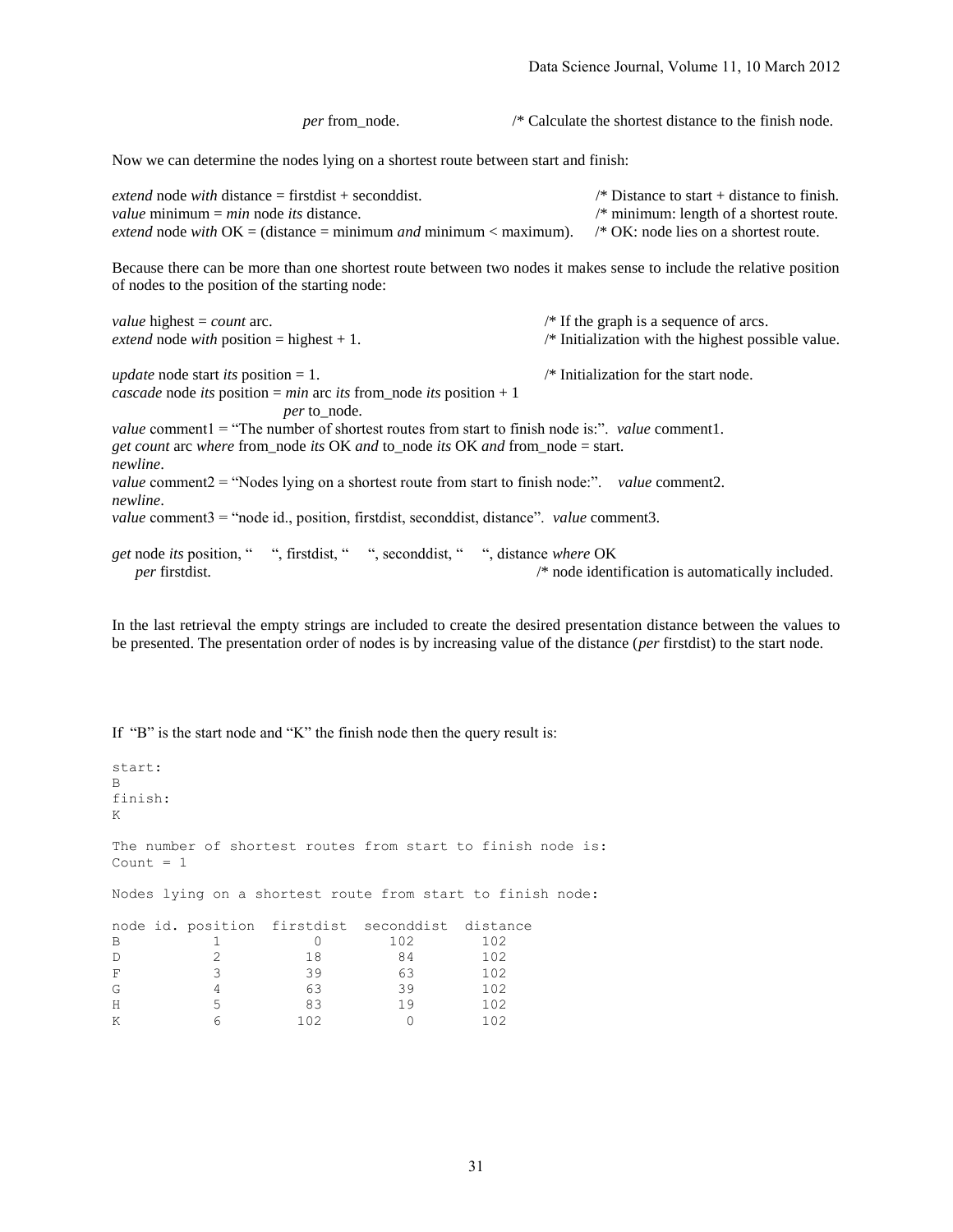If "K" is the start node and "B" the finish node then the result of the query is that there is not a shortest path KB:

```
start:
K
finish:
B
The number of shortest routes from start to finish node is:
Count = 0Nodes lying on a shortest route from start to finish node:
node id. position firstdist seconddist distance
```
If "C" is the start node and "G" the finish node then the result of the query is:

```
start:
\overline{C}finish:
G
The number of shortest routes from start to finish node is:
Count = 2Nodes lying on a shortest route from start to finish node:
node id. position firstdist seconddist distance
C 1 0 71 71
D 2 26 45 71
E 2 32 39 71
F 3 47 24 71
```
In the case of only one shortest route we can retrieve the nodes on that route in a well ordered manner: ordered by the distance to the starting point. However, inherent in the described solution for the shortest path problem is that we cannot specify the shortest routes separately if there is more than one shortest route. In the case of a shortest route from "C" to "G" the user must be aware that there are two shortest routes and that arc EF is not part of a shortest route because both "F" and "G" have the same relative position: 3. Each of these nodes lies on a different shortest route from "C" to "G". Moreover, if CEFG would be a shortest route then the relative position of "G" must be one higher than the relative position of "F". Table 7 shows the data used for the construction of our example of an acyclic directed graph.

**Table 7.** Data on arcs present in the graph of figure 18

G 3 71 0 71

| arc            | from_node     | $\circ$<br>to_node | O.<br>length |
|----------------|---------------|--------------------|--------------|
| 1              | A             | $\boldsymbol{B}$   | 29           |
| 2              | A             | $\mathsf{C}$       | 22           |
| 3              | $\mathcal{C}$ | B                  | 24           |
| $\overline{4}$ | B             | D                  | 18           |
| 5              | $\mathsf{C}$  | D                  | 26           |
| 6              | $\mathsf{C}$  | E                  | 32           |
| 7              | D             | F                  | 21           |
| 8              | E             | F                  | 26           |
| 9              | E             | G                  | 39           |
| 10             | E             | K                  | 61           |
| 11             | E             | H                  | 48           |
| 12             | F             | G                  | 24           |
| 13             | G             | Η                  | 20           |
| 14             | H             | K                  | 19           |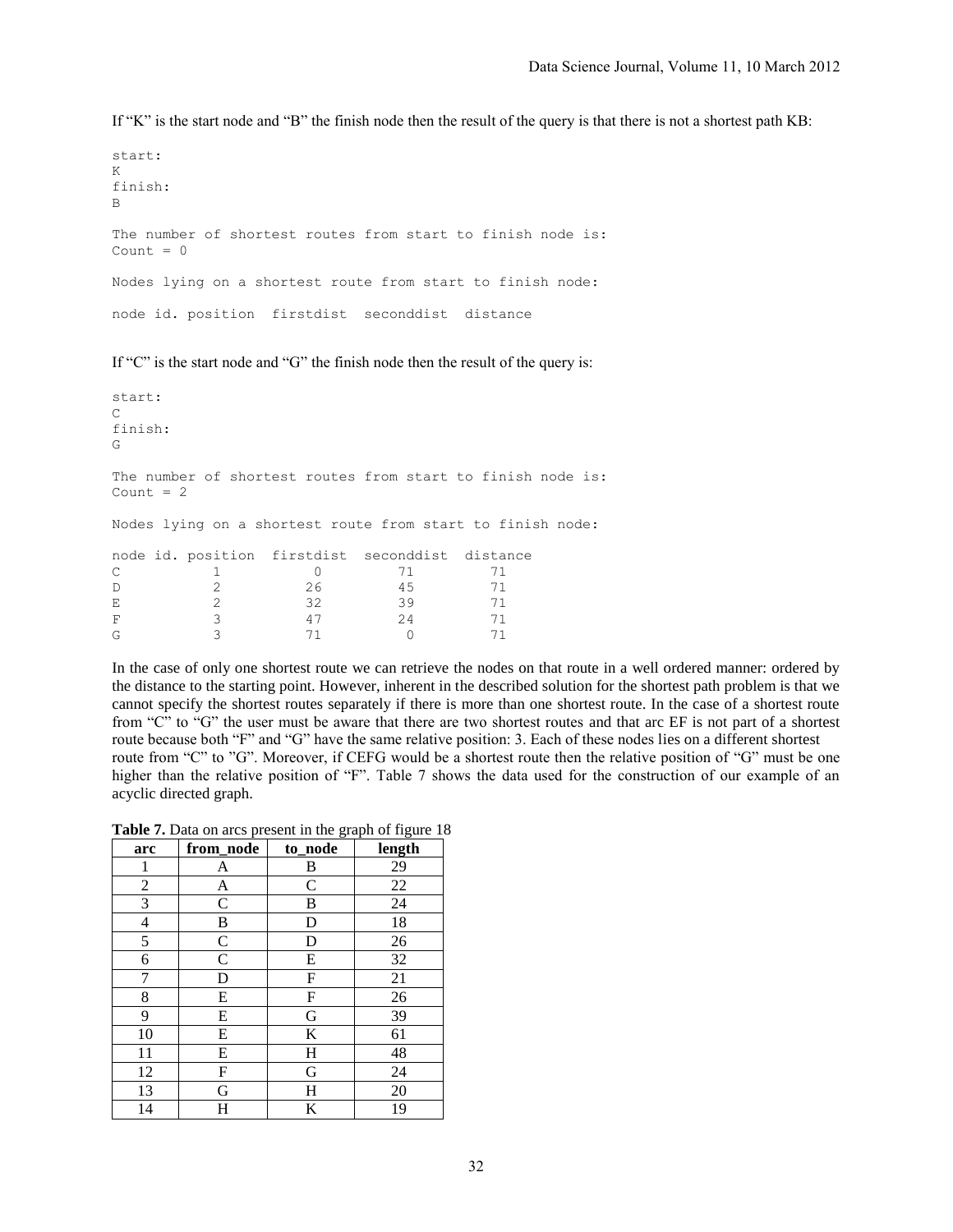Figure 18 shows the corresponding network. The length of arcs is presented and the values of "node *its* firstdist" are placed between square brackets. Initially all these values are the same: 409. Arcs are identified by their start and finish nodes. We describe graph reduction and the well ordered data processing required for finding the shortest path(s) from node "C" to node "G".



**Figure 18.** A directed graph without any cycle after initialization of "node *its* firstdist"

The first reduction step produces a reduced graph and a first group of arcs [(AB) and (AC)] to be processed, see figure 19. The arcs to be used and removed are presented as dotted arcs:



Group 1: arcs (AB) and (AC).

**Figure 19.** Remaining graph after the first reduction step

Group 1 contains the arcs [(AB), (AC)]. The length of an arc plus the value of "arc *its* from\_node *its* firstdist" is used by cascade commands for the recalculation of the value of "node *its* firstdist" belonging to the destination nodes "B" and "C". In this case, because of the "*min*" set function, these values need not to be modified. In the second reduction step the arcs (CB), (CD) and (CE) have to be used and removed, see figure 20. Modified values produced after a reduction step are presented in a bold type face and are also underlined.



Group 1: arcs (AB) and (AC). Group 2: arcs (CB), (CD), and (CE).

**Figure 20.** Remaining graph after the second reduction step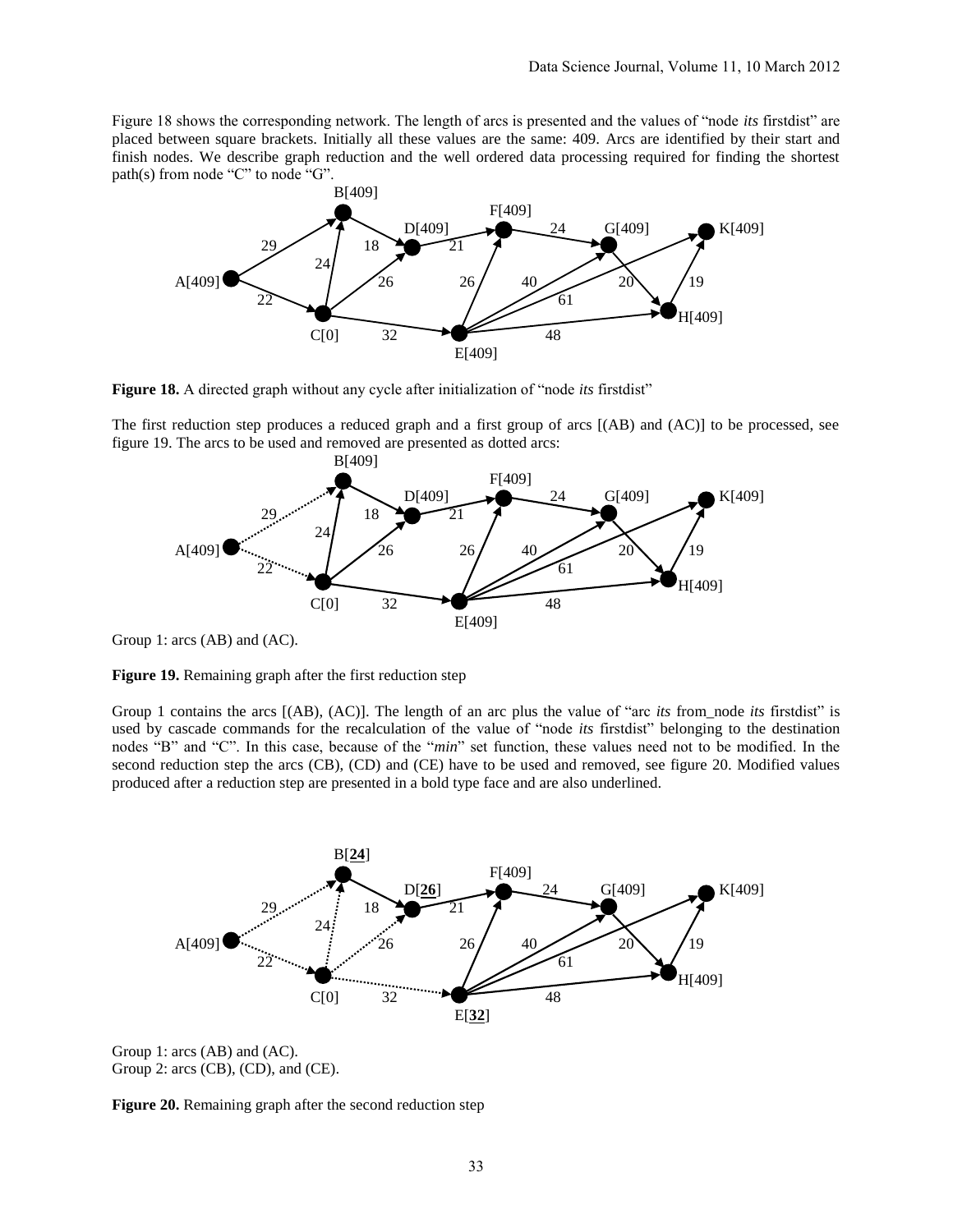

The third reduction step produces a further reduced graph and a third group of removed arcs (figure 21):

Group 1: arcs (AB) and (AC). Group 2: arcs (CB), (CD) and (CE). Group 3: arcs (BD), (EF), (EG), (EK) and (EH). Arc (DF) is not in group 3, so its length is irrelevant for updating "node "F" *its* firstdist" at this time.

**Figure 21.** Remaining graph after the third reduction step

Now the remaining graph is a sequence (DFGHK), so the fourth reduction steps leads to the data shown in Figure 22.



Group 1: arcs (AB) and (AC).

Group 2: arcs (CB), (CD) and (CE).

Group 3: arcs (BD), (EF), (EG), (EK) and (EH). Group 4: arc (DF). Now "node "F" *its* firstdist" is updated.

**Figure 22.** Remaining graph after the fourth reduction step

Figure 23 shows the results after removing the arc (FG):

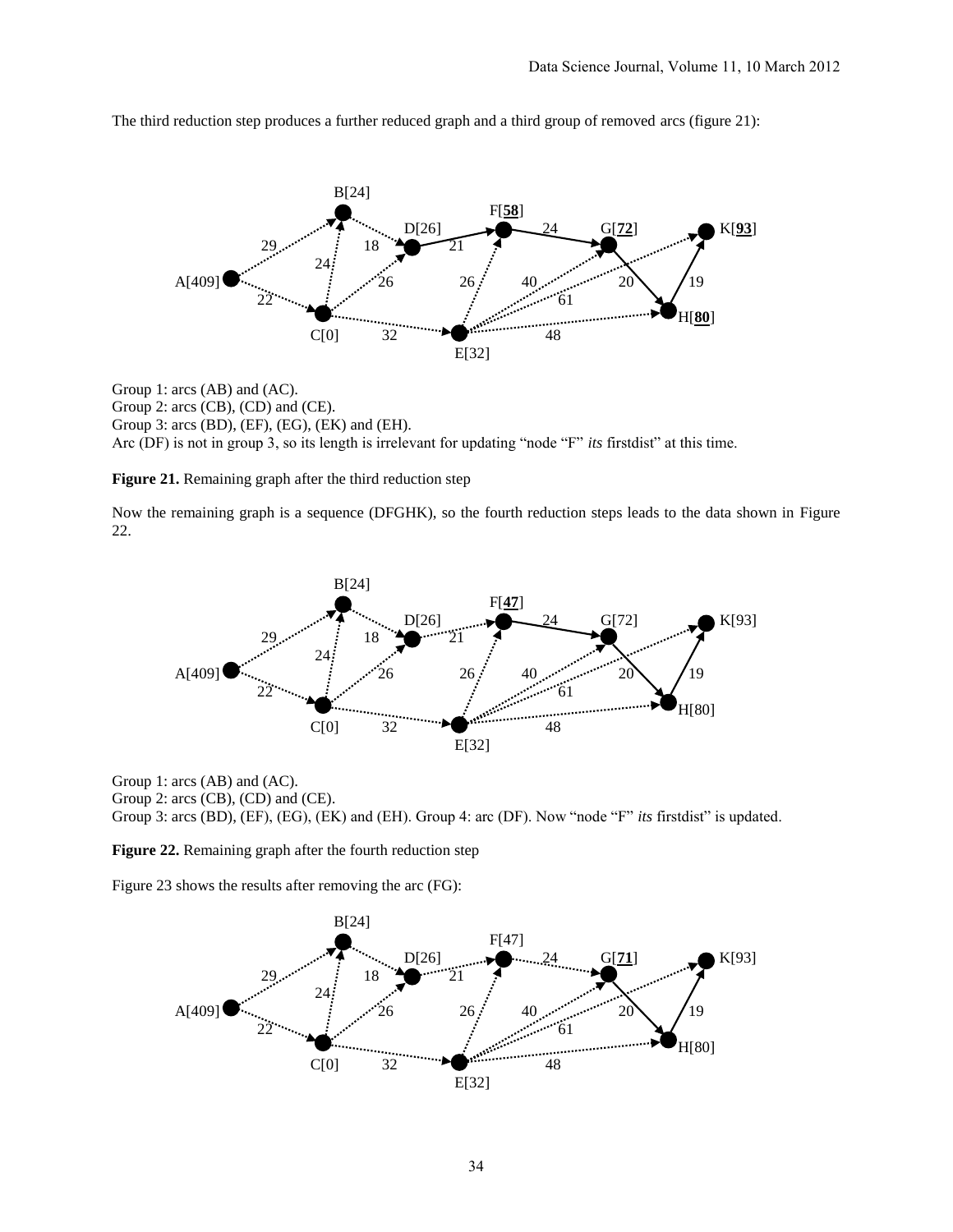Group 1: the arcs (AB) and (AC). Group 2: the arcs (CB), (CD) and (CE). Group 3: the arcs (BD), (EF), (EG), (EK) and (EH). Group 4: arc (DF). Group 5: arc (FG). Now "node "G" *its* firstdist" is updated.

**Figure 23.** Remaining graph after the fifth reduction step

In the sixth reduction step: arc (GH) has to be removed, see Figure 24 for the results:



Group 1: arcs 1(AB), 2(AC. Group 2: arcs 3(CB), 5(CD), 6(CE). Group 3: arcs 4(BD), 8(EF), 9(EG), 10(EK), 11(EH). Group 4: arc 7(DF). Group 5: arc 12(FG). Group 6: arc 13(GH). Now "node "H" *its* firstdist" remains unchanged.

**Figure 24.** Remaining graph after the sixth reduction step

Figure 25 shows the results after the seventh reduction step, the removal of arc (HK):



Group 1: arcs (AB) and (AC). Group 2: arcs (CB), (CD) and (CE). Group 3: arcs (BD), (EF), (EG), (EK) and (EH). Group 4: arc (DF). Group 5: arc (FG). Group 6: arc (GH). Group 7: arc (HK). Now "node "K" *its* firstdist" remains the same.

**Figure 25.** Remaining graph after the seventh reduction step

Irrespective the kind of operation used by a cascade command the properties (intrinsic or derived) of the arcs are used in the following order: group 1, group 2, group 3, group 4, group 5, group 6, group 7. Within each group the processing order is irrelevant.

In a similar way the reverse graph reduction is executed for the calculation of "node *its* seconddist". Further processing and presenting the results has been described in the query.